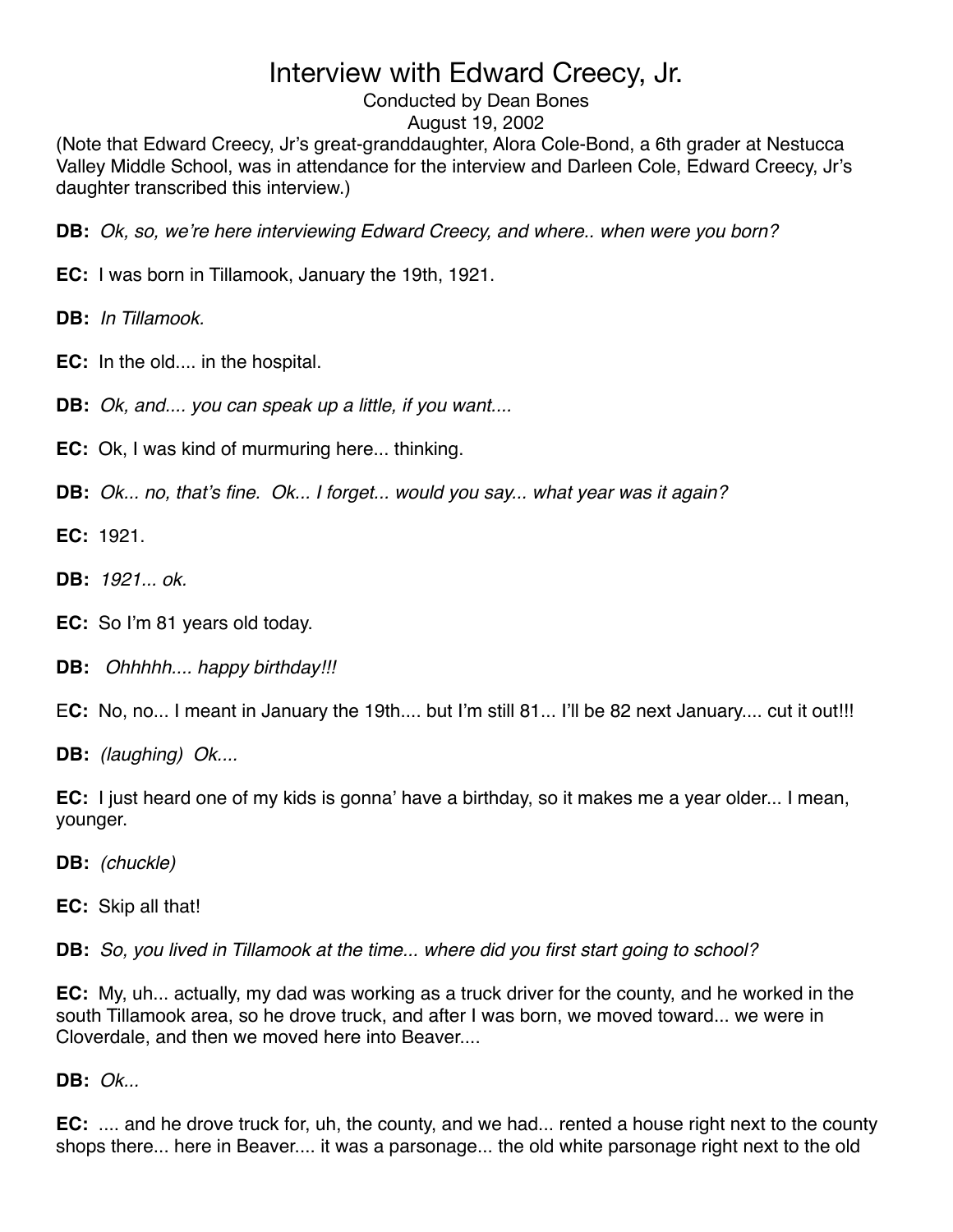## Conducted by Dean Bones

August 19, 2002

Beaver repair shop there, and Noah Richards was driving a.... we called it a Yuma tractor, a little bitty tractor, and I used to go over there as a little four year old or five year old and get all dirty and muddy... or mess.... grease, and my mother would have fun cleaning me up... then when I reached... I started to school when I was... school opened in September of ʻ26... 1926... then I went to the school here in... the old school here in Beaver...

**DB:** *Ok.*..

**EC:** ... and that is what the picture shows there... and I went there a half a year, and at the same time my mother was a teacher, and she was teaching in a elementary school went up East Beaver... District 56, I believe was the name of it... of East Beaver... and she'd drive up there with her Model T Ford up there every day, so... anyway, somehow she decided I guess, after her work, and me coming home before she got home, and Dad working, it was kind of a problem with day care, so to speak, so she took me to school with her, and I went up there to East Beaver.

**DB:** *Ok, so if we can think for a minute back at Beaver... who was your teacher?*

**EC:** In Beaver?

**DB:** *Ya.*

**EC:** I do not remember her name.

**DB:** *Ok...*

**EC:** She's the lady in the picture there that was my teacher, and I think she had all eight grades at that time...

**DB:** *Ok...*

**EC:** ʻCause you see all those big children in that picture.

**DB:** *Right... so, I think we can find out her name. So then when you went to East Beaver, your Mom was your teacher, right?*

**EC:** Right.

**DB:** *Do you remember other students names?*

**EC:** Oh, yes... it was another area like Beaver would be a community or like Blaine would be....

**DB:** *Uh, huh (yes)...*

**EC:** ... the East Beaver area... as you turn there and went up by the Cheese Factory... the, uh... first house was the Lyster house.... uh... Valerie Lister was one of the people there... I'm not sure of the.... there was an Ed Lyster was older and his sister was around my age.... she was Musetta... went.... we went on....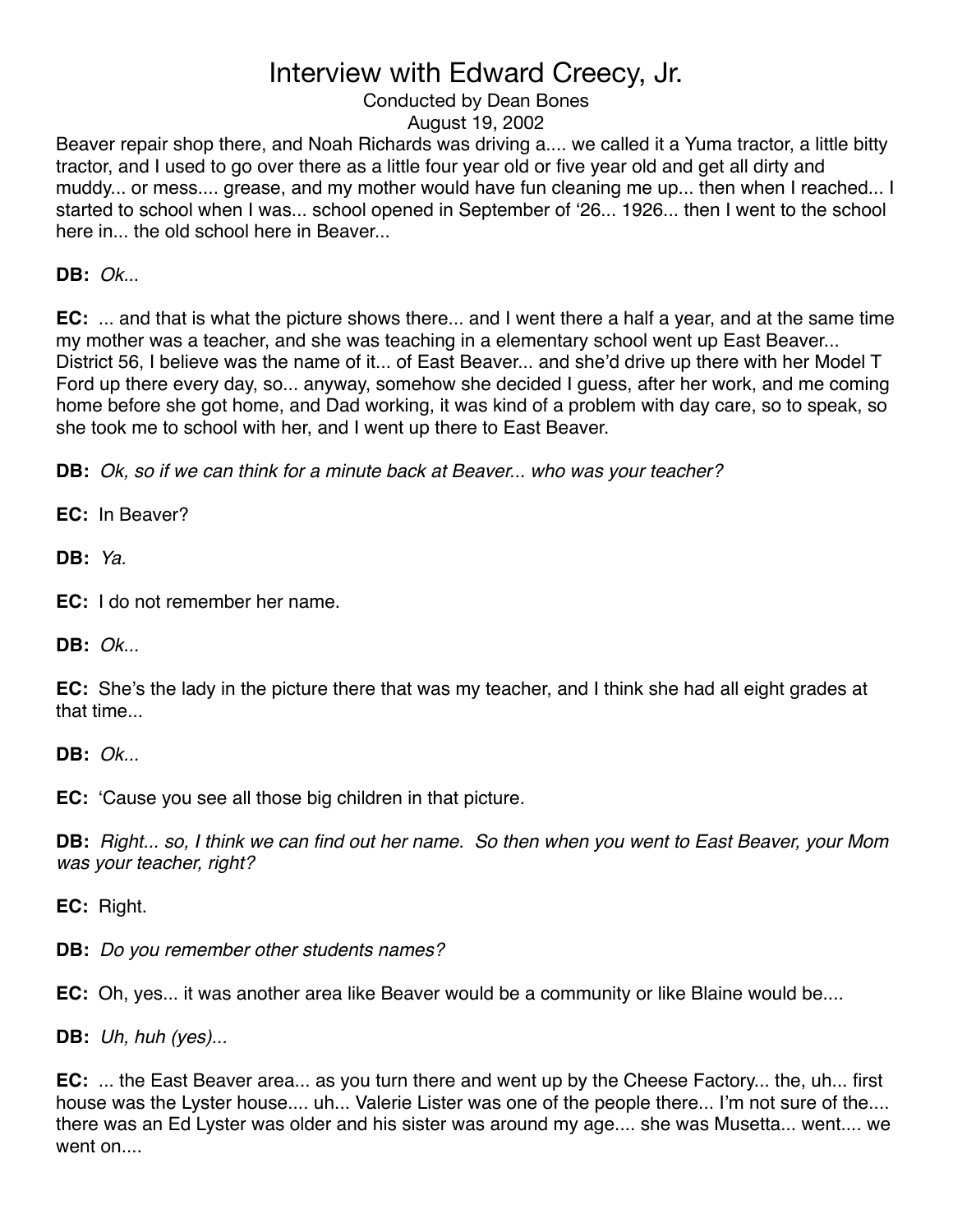Conducted by Dean Bones August 19, 2002

**DB:** *What was her first name again?*

**EC:** Musetta.

**DB:** *Musetta?*

**EC:** Uh, huh (yes)...

**DB:** *Oooh*...

**EC:** And... a different name, there... Musetta.... anyway, as you went further up... you went around, followed East Beaver highway, you followed the river, kinda'... and then there was up there on... another area... a house way on the left back there was the Stultz... S T U L T Z (spelling out the name) ... a Robert Stultz, and he had an older brother... I don't know if he ever went to school in that East Beaver school or not... but, anyway he was not going to school when I was there... uh... then as you went... picked him up and went past his house, on up and across the river at a bridge and on the right hand side was a people named Holgate...

**DB:** *Ok*...

**EC:** ... and they had a ... Nora was the daughter and the son was Marvin, and they all went to this school... and then there was another house... a big white house after you left their place... followed up.... on the right side was a Mrs. Ely.... owned that land... and then she was elderly, but we remember her as a nice lady... and then there was another piece of property that was a ranch... I'm not sure exactly who rented it at the time... how many children... at one time there was some people that came out of Canada for about a year that rented it, and they lasted a year... and then a man by the name of Phil Porter bought it, and then there was Kenneth....

**DB:** *John and George...*

**EC:** Right... George was the older... you know the Porters... great... pardon?

**DB:** *And Tom.*

**EC:** Tom, the younger one... anyway, then that was about the end... the school then was just around the corner from them up there, and it was right close to the road, just set back aways was this little white building... was a school house... and there was a big... closer to the road was a building called a play shed...

DB: *Ooooh....*

**EC:** ... was what it was built... and then there was a place for the wood, around the... somewhere right behind the play shed there... now, where the building was was fenced in, the school yard, but up on the hill there was a group of people lived there by the name of Phelps...

DB: *That*'*s right...*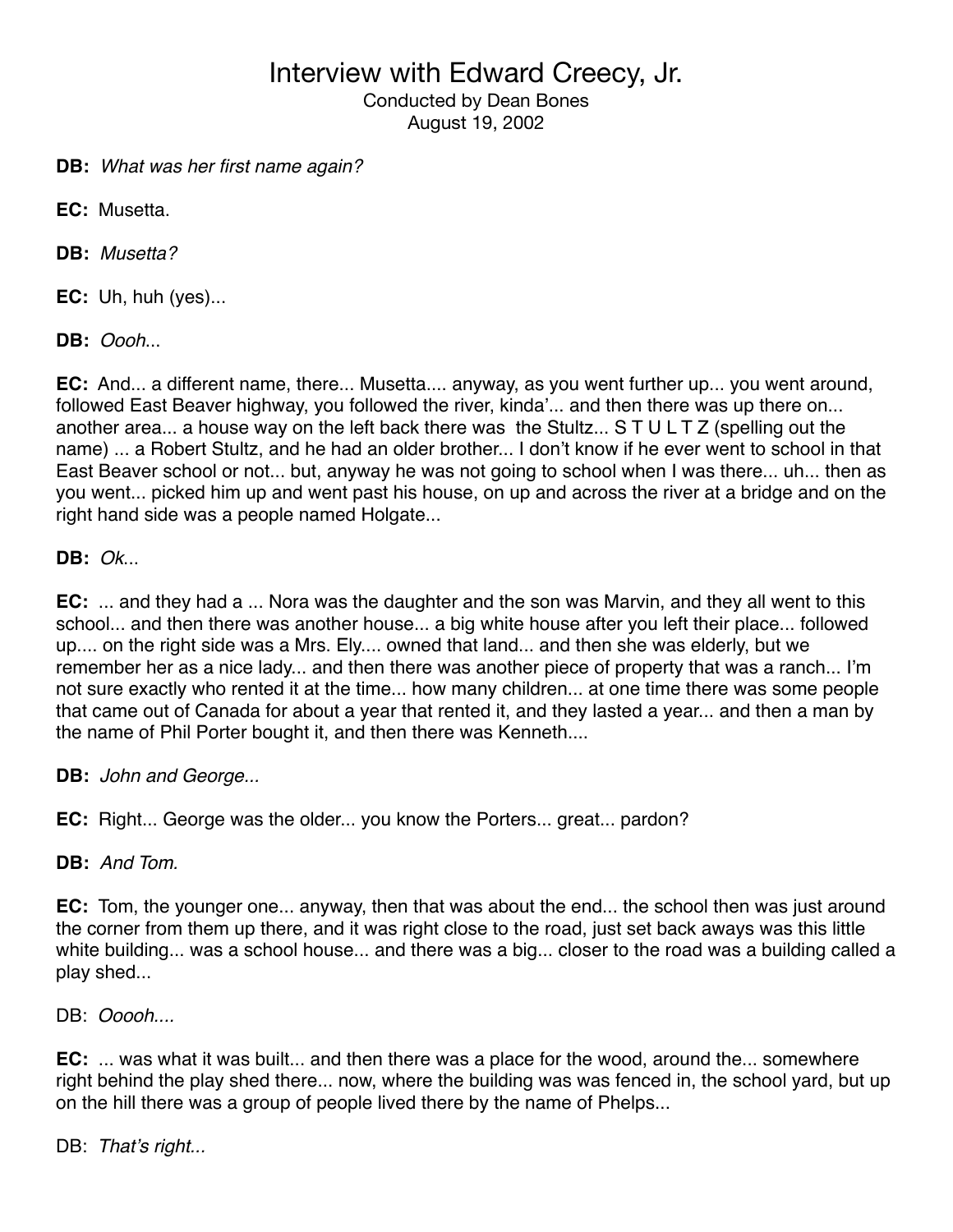## Conducted by Dean Bones

August 19, 2002

**EC:** ... and there was, uh.... Anna Phelps, Rosalie Phelps, the older boys was... Gayton Phelps was the older... Jim... then... I mentioned the girls... then there was Charles Phelps or Chuck, and he's the boy that had two... four fingers cut off... his sister was cutting wood and he got in the way and got his hand in there and that's what did that... you probably know that story... anyway, and then Merle was my age...

DB: *Ooh...*

**EC:** And that about ended it... we used to... the road went up and then there was a group... uh, a house right at the end of the road called the Gilbert house, and that ended the road... there was no... the road... East Creek Road ended at the Gilbert property, ʻcause they had it fenced off to keep their animals or cattle out....

DB: *Related to the Gilberts here in town?*

**EC:** That was the... the man was Allen Gilbert... was the son of Minnie and Bill Gilbert...

DB: *Ok... and Minnie and Bill had the place up East Beaver.. is that how that worked, or....*

**EC:** I imagine they loaned... or whoever owned that... I never really... but, whether Allen had money from his Dad or went and bought it or bought the land and they may have bought it, I never knew. But Allen was... uh, he used to be a truck . . ., I think, I don't know... anyway, he hurt his leg... but they used to live up there and had a nice home... and... well, Ed Gilbert, I think had died at that time and Minnie Gilbert lived up there with his son, and... she was... the woman that lived... the.. uh, Erma Gilbert is my aunt...

DB: *Yeah...*

**EC:** And she married Allen... uh.... so I don't know... I can't remember how the... at that time... that goes back... I'm not sure whether anybody was up there... the Gilberts, see, were living there... they just called it the Gilbert ranch... they... someone maintained and then... until Allen and them... Erma moved up there... I don't know... ʻcause I thought she taught here at Beaver at one time...

**DB:** *Erma?*

**EC:** Uh, huh (yes)...

**DB:** *Yeah, she did..*.

**EC:** But then, I don't know how she got to teaching at the district there at Hemlock... that's.... who was the teacher there at Hemlock? See, what happened... I'll go back here... I'm jumping... I'll go back up.... so, the years that I was at the school in East Beaver....

**DB:** *Right..*.

**EC:** ...was all these older boys... my mother was teaching older boys, and so on, and they were ninth graders... and some was tenth... they'd come down and she was able to give them special things she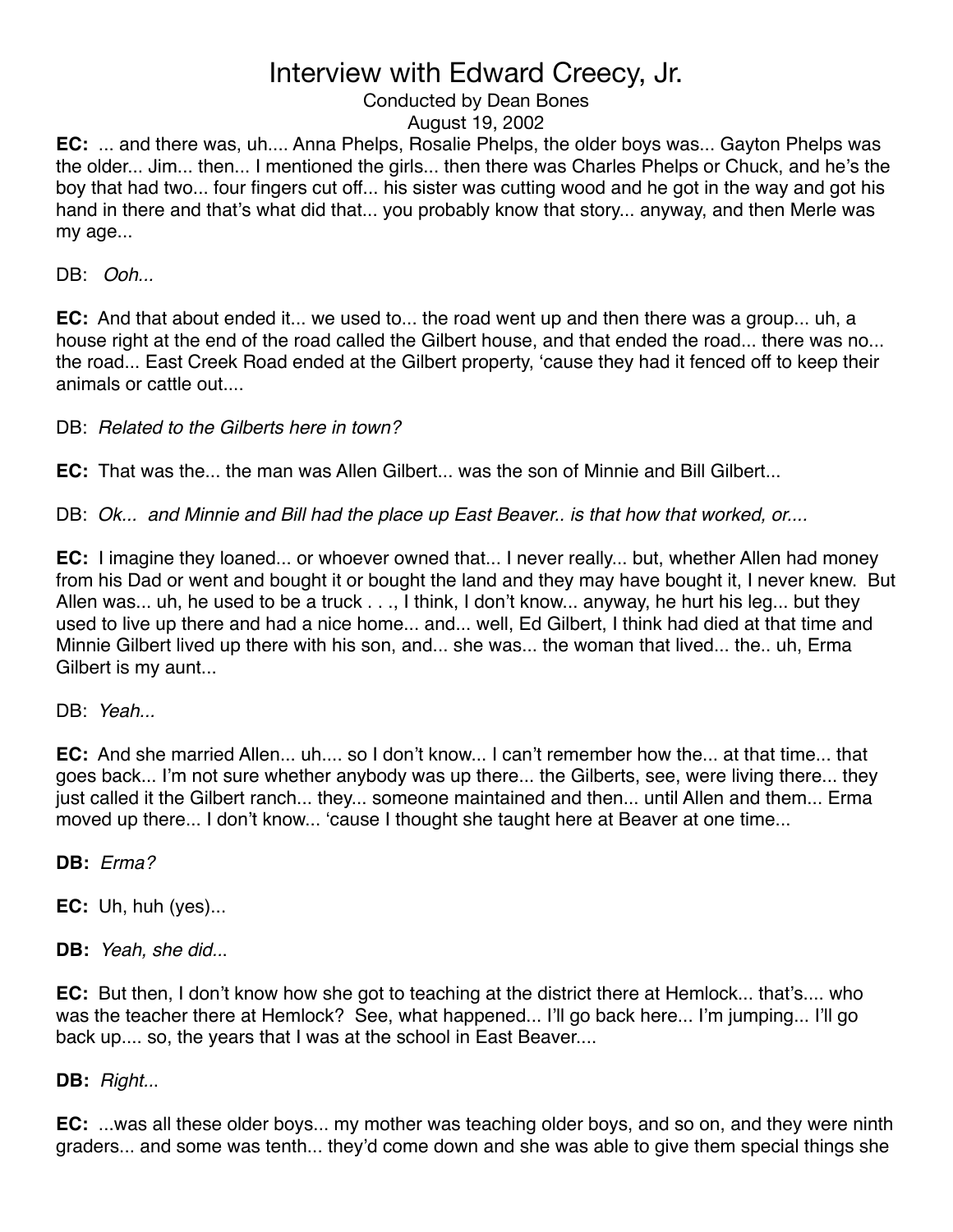### Conducted by Dean Bones

### August 19, 2002

got from the state, so it could help them out, because in those days the only high school, I think, was in Cloverdale, and they could not go there unless they paid tuition, or no one could transport... they didn't have the money to transport...

**DB:** *So these boys she taught.. were they the Phelps boys, or....*

**EC**: Right... there was Gayton Phelps... and those were the bigger boys... they would help get the fire... Gayton had a deal with the district there... he'd go down and get the fire started and sweep the floor and clean up the school building, and keep the fire going in the... we had a nice wood stove... and then we had a water hole.... watering... he'd bring the down in a big tank we had there... or buckets.... and each one had their cup.... we had a dipper to put the water out of the... from the bucket into the.... own drinking cup... and, we used to want to... I know when I got older... but they'd take turns hauling water down... but the only place we'd get water in there was from the Phelps' well...

**DB:** *Oooh...*

**EC:** ... clear up on the hill... so we'd have to take that bucket and hike up there... two of us... so Merle and I, quite often, when we got older, into the third grade or fourth grade, it would be... we'd go up there... and they had a huge apple tree that had nice big yellow apples in the fall... they were the sweetest, juiciest sweet apples you ever tasted... they'd be great, huge ones... you'd think of these red Delicious ... big ones... but these were all yellow sweet apples... so we'd come back with our pockets loaded with them, and eating them!

**DB:** *How many years did you go to East Beaver?*

**EC:** I went... we's up.... I was up there for grade one, two, three, and four.

**DB:** *Ok...*

**EC:** So, what happened, around that period of the third grade, the districts... there was East Beaver, Hemlock, and there was a little school called Sunnyside in... at the end of the... below the hill in the Sandlake Road as you turn off...

**DB**: *So it was Sunnyside, not Sunnydell?*

**EC:** Sunnyside... I've always called it... I'm not sure the number of it, anyway...

**DB:** *Oh, I could tell you the number of it... I*'*ve got it written down..*.

**EC:** You'd probably have to go to the state... or I mean up at... Tillamook County would tell you that...

**DB:** *Oh, where is it?*

**EC:** Anyway....

**DB:** *It was District 36...*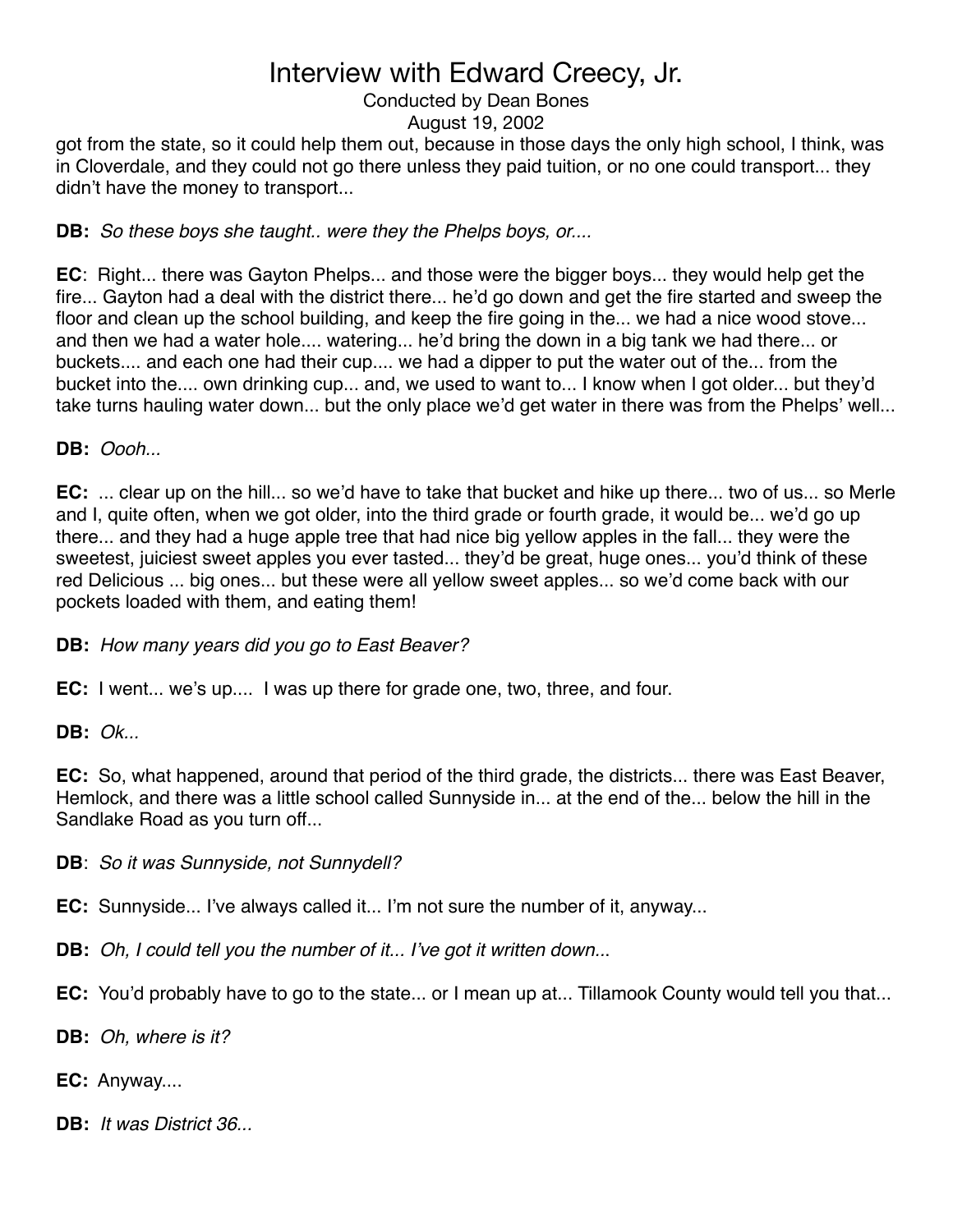Conducted by Dean Bones August 19, 2002

**EC:** 36... 56, 36, and 26.... now I remember... anyway, there was a very small number of people there at the time... there could have been some children by the name of Gilmore and Peterson... may have gone up there... they were living in that area, I think... I was living there... my dad and mother had bought a ranch in about ʻ27 over there... then the only children that would have gone were the Tohl's that had a ranch... and there were Newberg children there... older people... I don't know if they went or not... he was a grown man... uh, Ernest Newberg... and... there was only two... a girl and a boy, I believe... of the Tohl children... and it was a one room school that just could not afford to maintain it, so they decided to consolidate and make one and build a building there at Hemlock, and that's what happened. That's why I was thinking that they hired Erma Gilbert to become the teacher after that building.... after... unless she was a teacher there at one time, because, I don't know... the Hemlock building... but I thought they kept her as teacher when they consolidated and built the building and my mother became the first grade, second grade, third grade and fourth grade teacher there.

**DB:** *So you mean sisters taught there...*.

EC: And my aunt taught five, six, seven and eight... so being a son there, my aunt was my teacher in grades five, six, seven and eight... I had a real... I couldn't get... I couldn't do anything but get into trouble!

**DB:** *Now, I don*'*t think we*'*ve said your mom*'*s name, and that was....*

**EC:** My mother's name was Edith Creecy.

- **DB:** *Right, ok...*.
- **EC:** Right.... and Erma Gilbert.... anyway....
- **DB:** *So you went to Hemlock then, five grades?*
- **EC:** Yeah, right... I finished up at Hemlock.
- **DB:** *Ooooh....*

**EC:** And, I remember... I think my dad was a school director at one time, now when they were building that, or before that, I do not remember.... I do know he was a school... he was a director on the board there for the association... dairy board, there...

**DB:** *Yeah..*.

**EC:** He could have... seems like he was involved somehow they made... and, so anyway... that... I can't remember when that building was built, but, let's see if I started as a fifth grader....that would be about... 11... uh, fifth grade, wait a minute... 10 years old... yeah, that would be about ʻ31... ʻ31.... so they must have built that... so the Depression hit around this time... and there was another vote came on that the Nestucca Union High School....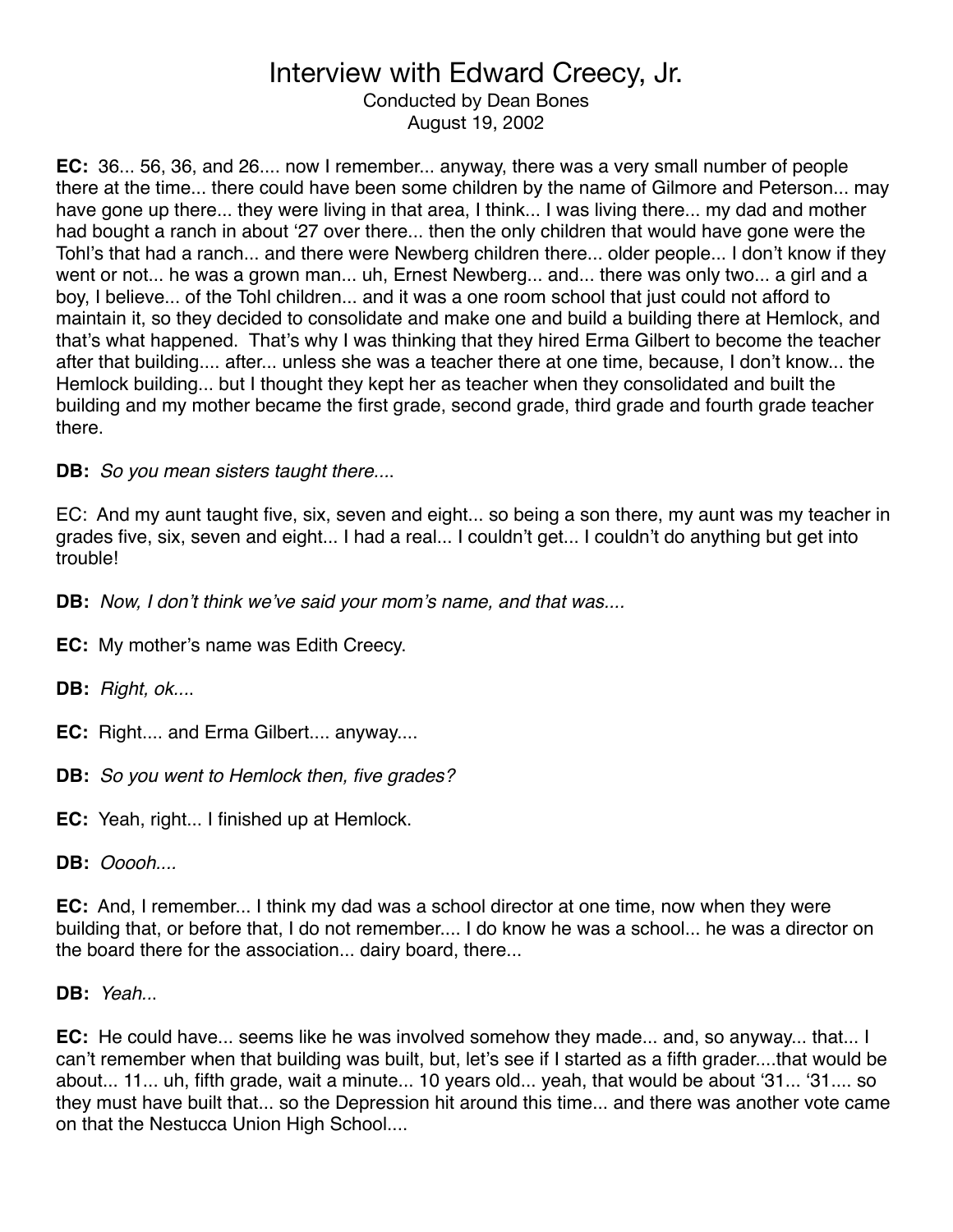Conducted by Dean Bones August 19, 2002

## **DB:** *Right.*...

**EC:** ...about this same period of time, and I can remember the deal on that, and they voted that in, and that came around ʻ32, I believe.... or maybe I... along there or ʻ33, maybe, because....

**DB:** *So, did you attend Nestucca then?*

**EC:** Oh, yes.

**DB:** *All four years?*

**EC:** Four years.

**DB:** *Hmmmm....*

**EC:** So, that's when Leland was down there then, and uh....

**DB:** *So do you recall the Sunnyside School, what it looked like at all? All we have is one poor photo of that school, and we haven*'*t met anybody we could talk to, whoever, had seen it or anything*....

**EC:** Uh.... it was a....

**DB:** *Or knows anybody who even went there.*

**EC:** The only people.... gosh.... no, I .... I don't know if I was ever up there... seemed like it was kind of a shack... they wanted to close it... it reminded me of... it was a one room school, built like... I think it had a little tower... could you remember... is that what the picture shows, the shadow.... and the front... they go through the front like a "v"....

**DB:** *Yes....*

**EC:** .... and.... now, the one that... probably the windows were all on one side.... it wasn't very big... if it could hold probably ten, fifteen children, I

guess.... I don't know...

**DB:** *And then your ranch, was it somewhere right near the school?*

**EC:** No, my.... well, yes in a way... we were a mile and a half from the highway into that road on the right hand... it used to be known as the Ed O'Neil ranch...

**DB:** *Ok...*

**EC:** ...and, we... Dad bought that in, uh... ʻ27... right in that area of time, I think... the land... and there wasn't any buildings on it at all, so O'Neil was not living on land... he wanted to get rid of it, because he worked as a, uh... the big dredge... they dredged the bay down there in Tillamook so the people could go in.... the bay... the ships could come in and out of the harbor... dredged that open... did I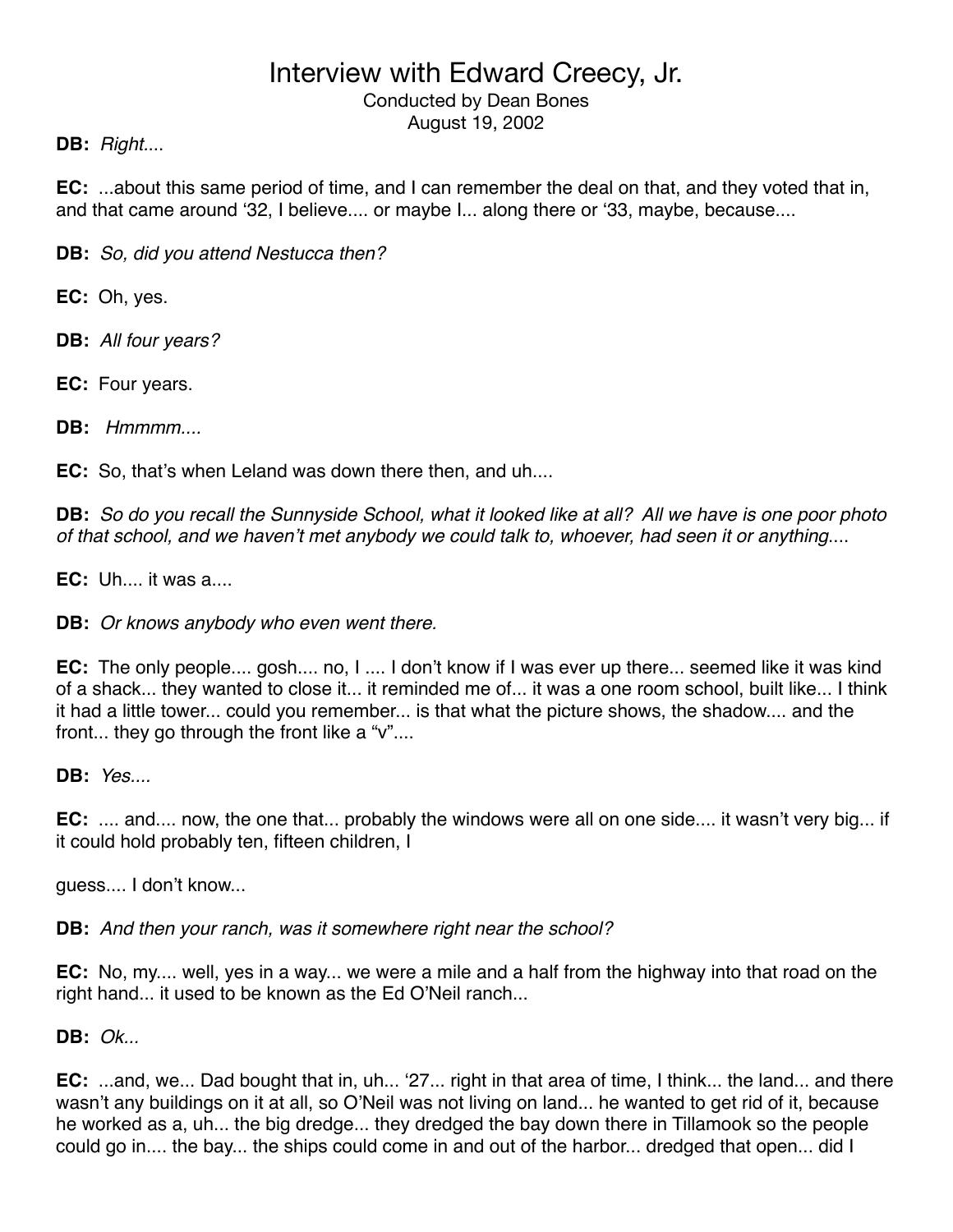## Conducted by Dean Bones

### August 19, 2002

drop something... oh.... anyway, the harbor was dredged, he did that for a number of years, anyway... so we could live up there and use their barn, and Dad built a house....

## **DB:** *Hmmm...*.

**EC:** ... down there, and we got into the house, and then, that was back in ʻ26, ʻ27, ʻ28... oh, wait a minute... ʻ27, ʻ28, I guess... I lost track of time... anyway.... because we go into the house... seemed like ʻ27 we built a barn, and man helped us... then there was ʻ28.... had to be... if you'd look back in the records, didn't Tillamook have a big snowstorm in ʻ28? Seemed like it was ʻ28 when it snowed about a foot an hour, and they had drifts ten, twelve feet high...

## **DB:** *Oh, my...*.

**EC:** ...and the Model T Fords were... you couldn't.... I know at that time when we went... my mother was still teaching at East Beaver, we could get out of our ranch area, and get up on the highway around... and you could go part way on East Beaver Road, and up there where you passed Lysters, but up there about where the Stultz... the drifts got so bad, a man had his horse and... got a horse and a sled that he hauled wool and stuff on.. put the kids in that...

### **DB:** *Ooooh...*

**EC:** ... and took us on to school... with the horse and sled....

## **DB:** *So school wasn*'*t canceled?*

**EC:** Oh, no... well, I don't know... they may have for a.... as far as I know we went all... and they didn't cancel... snow... and all that winter, I don't know how long it took, but we always did that... far as I know... how many days, I can't remember... we went there all the time, or.... because as long as we could get the Model T Ford out, mom would get.... we'd go into that, bundle everybody up... I know I had a lot of fun sitting in the back, dragging my feet in the snow and throwing snowballs, but that... ya, I think had to be ʻ27 or ʻ28... I'd have to look back... I saw some pictures in Salem years... and I thought of the State Street... and here was a Bishop's groc.... uh, men's clothing store...

### **DB:** *Yeah..*.

**EC:** ... and they had these awnings, you know, around... and here was a big pile of snow clear up above that awning, which would be like a story high, and....

**DB:** *So what was it like, being the son of the teacher, or being the son of the aunt, you know, who was a teacher... did you feel like you were treated differently, or not...*

**EC:** Well, the children that went to Hemlock... went up there to East Beaver School, everybody was just a bunch... they took me in, the big kids looked out after me, and I was the teacher's son, I guess, and I was a big shot, so to speak, and they looked after me, and I thought I was just one of their... because that was the first time I had boys to play with...

### **DB:** *Yeah...*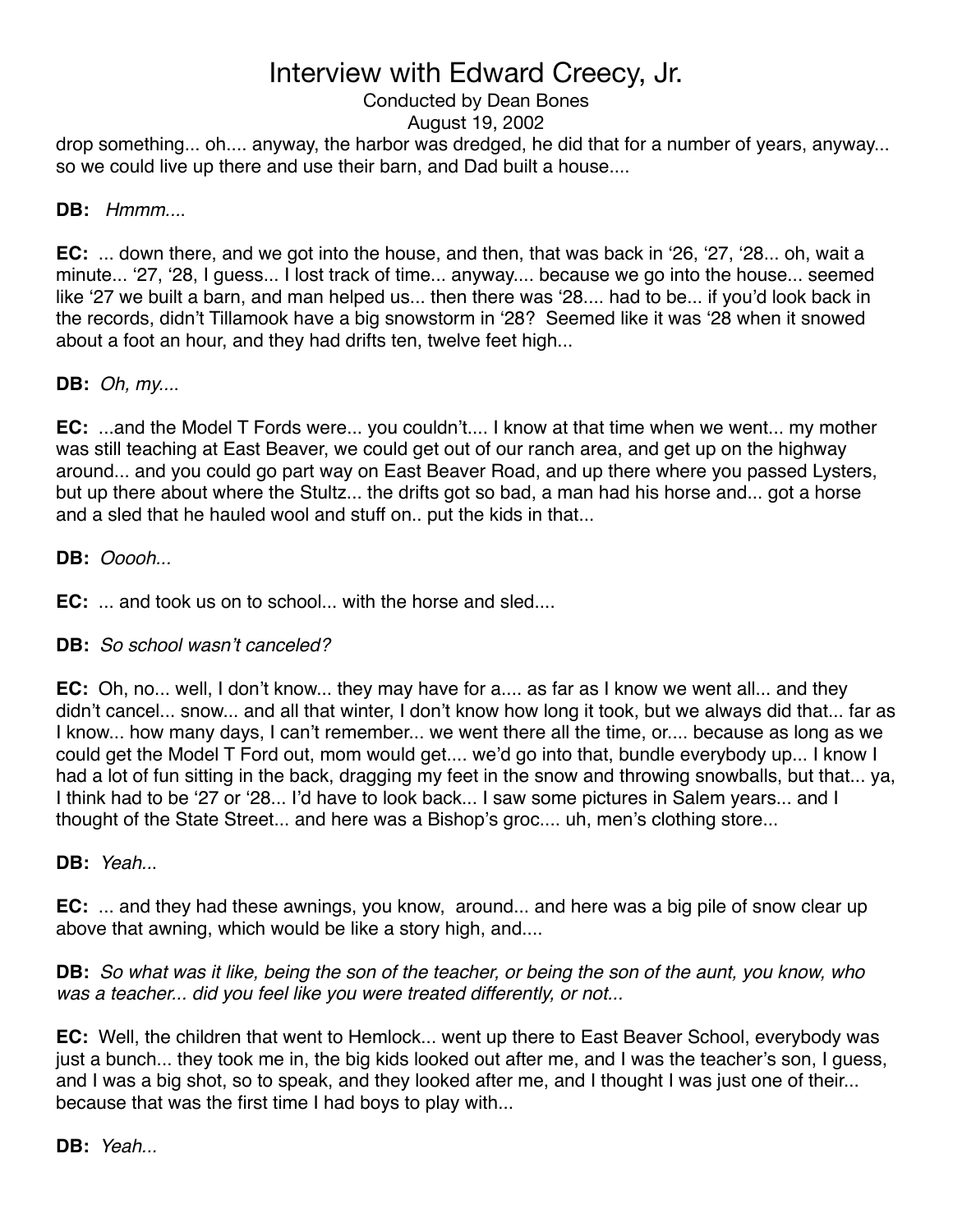Conducted by Dean Bones August 19, 2002

**EC:** ... and... I remember the girls... how many girls there were... but there was the ones I've named... the Phelps girls and some of those had left that school... they got older, and then there was a Holgate girl, and... so, really, uh, mostly a lot of boys... Jim Phelps, Merle Phelps, and, uh... I think Gayton was down there too, I guess, yet... but we used to have games... let's see we played in there... Blackman... they called it Blackman... running back and forth across there... like Red Rover, Red Rover Come Over, but you get tagged and then you get... and they tag you...

### **DB:** *Oh...*

**EC:** ... Blackman, they called it, and you'd get tagged and you'd have to go on to their side, and then you'd come back.... then next thing you had a rubber ball... in those days you didn't have.... had a small rubber ball... you'd have a flat bat to hit that... they'd whittle it out of a piece of board....

### **DB:** *Oooh....*

**EC:** .... it was about six inches wide, and a handle on it... you'd hit it and you could run on the ball game... drive it way down... a big kid could drive it almost to the river... I used to get so blooming mad, I'd strike out... I'd get up there, work... I'd catch a fly, then I get up there and I'd get fanned out or I'd hit a fly and they'd catch me out and I'd grrrrr, grrrr, grrrr.... I'd go out there and stomp....

### **DB:** *(laughing)...*

**EC:** ... then they had a game.... you'd take a piece of, uh... a stick... a nice stick... and make a better stick... nail a stick across the bottom of it... about six, eight, ten inches... eight inches wide, ten inches maybe, and then stand on it... and then you'd take a... off of these old buggies, there'd be a rim.. the big ones had the big rims and then off the little ones they had a small deal that held the... part of the wheel together on the buggy... on the outer part of the big wheel... I'm trying to think of what would describe it here.... you see, the... a lot of these...

### **DB:** *A big hoop....*

**EC:** They had a big hoop, and then they had another smaller hoop on the outer part there that held some of the... on these big wagons... there were about so big around.... it was a lot of fun to push those around, keep them going and so on... and we used to play games with those, or see who could race with them... and race each other with those, or just practice, and if they tip over, you pick them up and go... you got so you could race... that was games you'd play at recess time....

**DB:** *Did that stay at school, or did you bring it every day with.. when you drove with your Mom?*

**EC:** Well, that was there at school... I don't know... I didn't have that...

**DB:** *Aaaahhh.....*

**EC:** ....I think the Phelps' boys is what had it...

**DB:** *Oh, I see...*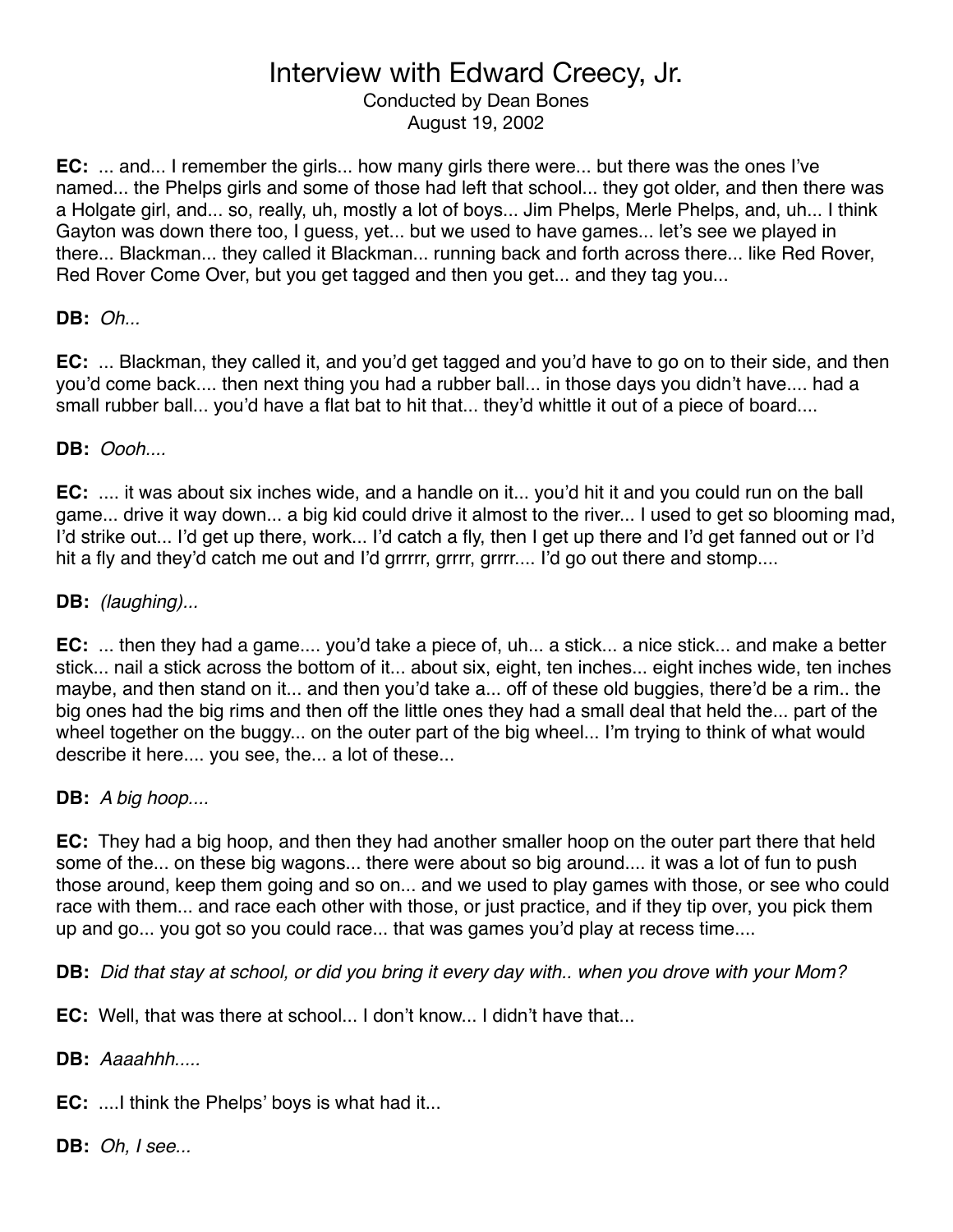Conducted by Dean Bones August 19, 2002

**EC:** ... I don't know where they came from... because I know they had these great big ones... a wheel... and, I don't know... the, uh... I was probably about second grade, anyway, and I decided I wanted to stop that big one... it was running fast, and roll it myself... I found it didn't stop too easily... darn near cut the end of my finger off...

**DB:** *Ooh..*.

**EC:** ... I don't know... and, so what did my mother... well, you gotta' have some old rags around there, like sheets.. .and bandage it up real good and tied it, and... dad.. when we got home, I think he put turpentine on it and kept clean bandages and it healed all right... why go... and... very seldom people... kids got hurt... they had a bloody nose... oh, this Bob Stultz, he used to get real bad bloody nose... I don't know... like some people... and they'd put a... you know.... hold his head back, mother.... and they'd put a compress back here, and they'd put cotton... she had cotton there, too... and stuff... put cotton up in his nose to keep it... to get it to clot...

**DB:** *Hmmm...*

**EC:** ...'cause he'd bleed... he was quite a bleeder for.. at that age... he was older... let's see... he was about three, four years older than I was, I believe... he later became a... he went to Nestucca and graduated, and then he became a... and, uh... he had a ranch down there in the Cloverdale area, and he finally sold the ranch, ended up becoming an attorney.

**DB:** *Was it S T U ....*

**EC:** STULTZ...

**DB:** *Ok...*

- **EC:** Have you heard that name before?
- **DB:** *Uh, yeah.. I*'*ve had some other people talk about them.*
- **EC:** Yeah

**DB:** *So, do you remember ever getting disciplined by your mom at school, or your aunt?*

**EC:** Disciplined....

**DB:** *You probably were such a well-behaved...*

**EC:** Well.... uh.... usually up there when I was a ele... a little kid like that... uh, everybody was so good... seemed like they were cooperative.. they wanted to learn... I can't.... and the big boys were around there... if anybody ever got in trouble, I guess they were supposed to paddle them, or whatever... their little brothers and so on... but, we were all like a big family....

**DB:** *Ok...*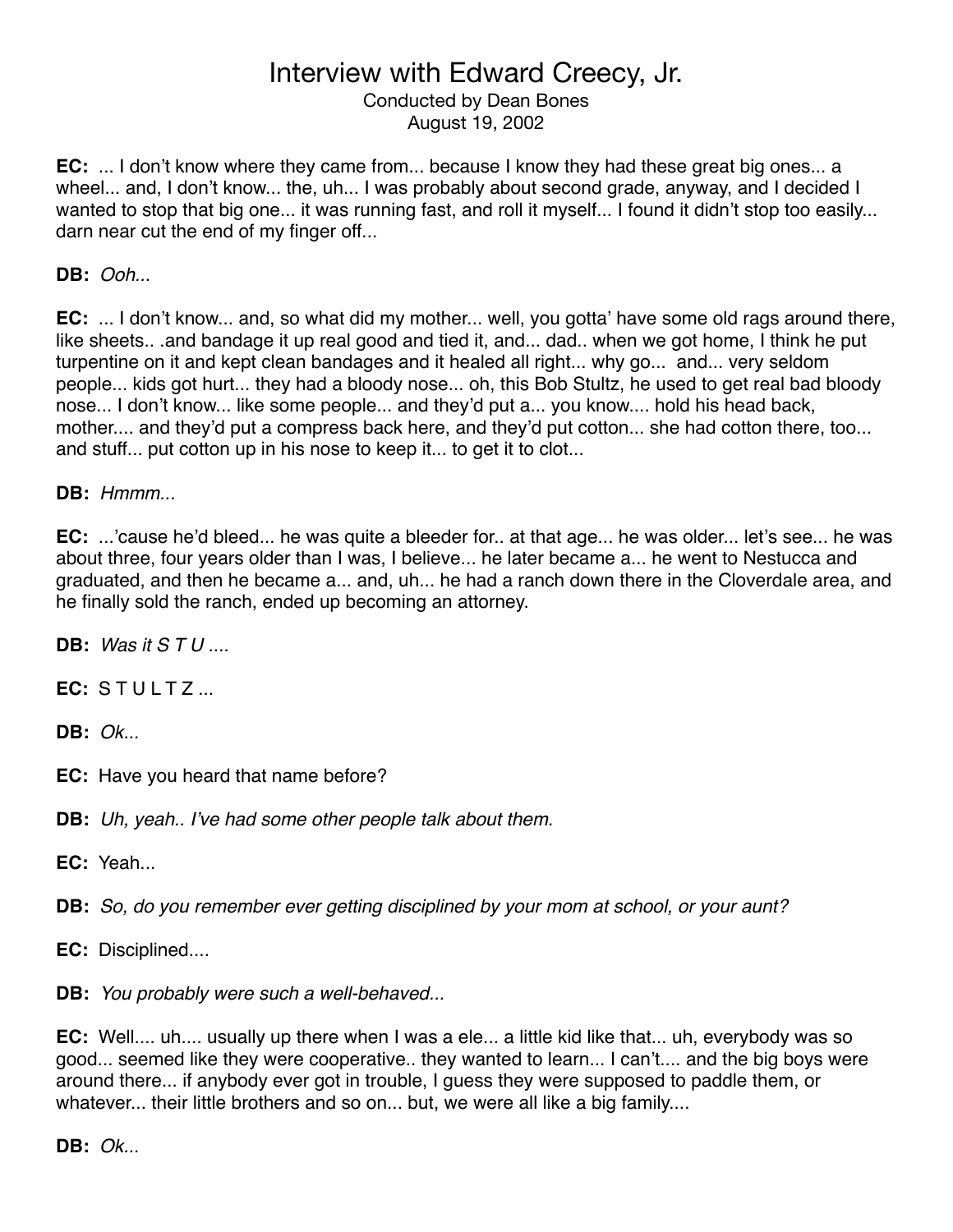Conducted by Dean Bones August 19, 2002

**EC:** .... that's what it was, and no one seemed to get into any trouble ... they cooperated... took turns dust... we used to... well, they used to let me and... myself and, uh... Merle Phelps, we'd go out and dust the erasers and clean the boards... that was a big honor...

### **DB:** *Yeah...*

**EC:** ...and the big boys... uh, Gayton would sweep the building and clean it up, then, and keep the wood on the... going in the stove in the wintertime, good and hot, and uh.... for lunches, we carried a... whatever... some of them would have an old lard pail, you know, they'd keep clean... they'd buy their lard years ago... and the mothers would clean that up and put the lid back on, put your sandwiches and whatever in there and an apple or some cookies or whatever they could bake... cake... and that was... I don't know what... peanut butter sandwiches were common in those days, and we had jelly... homemade bread and jelly sandwiches, I don't know... whatever you had... maybe an apple, or an oran.... oranges, no...

#### **DB:** *Right...*

**EC:** There'd be apples.... uh, venison sandwich, maybe, if the guy... the dads were lucky, which they always were... fish... they might have had a... I don't remember kids eating fish sandwich or not.... I don't think they ever did... some of them.... oh, they might bring a piece of smoked salmon once in a while... they'd have to.... they were lucky... but, uh... I don't know... .up there didn't... I can't remember... most the kids had just basic food that we'd say... mothers made the bread, and then they made the butter... probably churned their own butter, I think, in those days... and, uh, really, that's about all I can remem.... we never thought much about food... cookies, maybe they'd bake cookies, or something like that, and we'd trade things around, once in a while...

**DB:** *Did you ever have homework to do, and especially with your mom being a teacher, did that....*

**EC:** Most of the children there.... they did all... see what happened... in a one room school you would be doing your lessons with the teacher, and teaching the reading and going over, remembering and math and stuff and showing you things to do... then you got your assignment and you went back to your desk... in the meantime, the other grade... she may combine first and second, then the older kids would be up there and you'd be doing your work right there at your desk, or if you got into trouble, well, then, uh.... most everybody was busy get... wanting to get their work done, ʻcause when they got home, a lot of those kids had a lot of work to do, like cleaning houses, cleaning barns, or... they worked like they were young men, the boys... and the girls did with their mothers... a lot of housework... take care of the younger babies, or so on.... so they didn't have chan... much time to do what we'd call homework, ʻcause they were called agricultural background of people, not a city at all.... like we have today... there's nothing for our children to do when they... they come home at three something... now, let's see.... the hours... I'm trying to think.... I think we had to start at nine.... o'clock.... we would be up there... start at nine... ringing an outdoor bell... and then we got done about four o'clock or four thirty... I can't remember... like that.. uh... but by that time, they... of course, it was getting dark.... we had standard time... and, uh... but then, mother would drive back home... so when I got home... uh... real late, at that time, I can remember, I had things I could read... I liked to read.. she'd help me, or, if I needed to... uh, I think, because I had books and magazines and I could read and I'd do that on my own.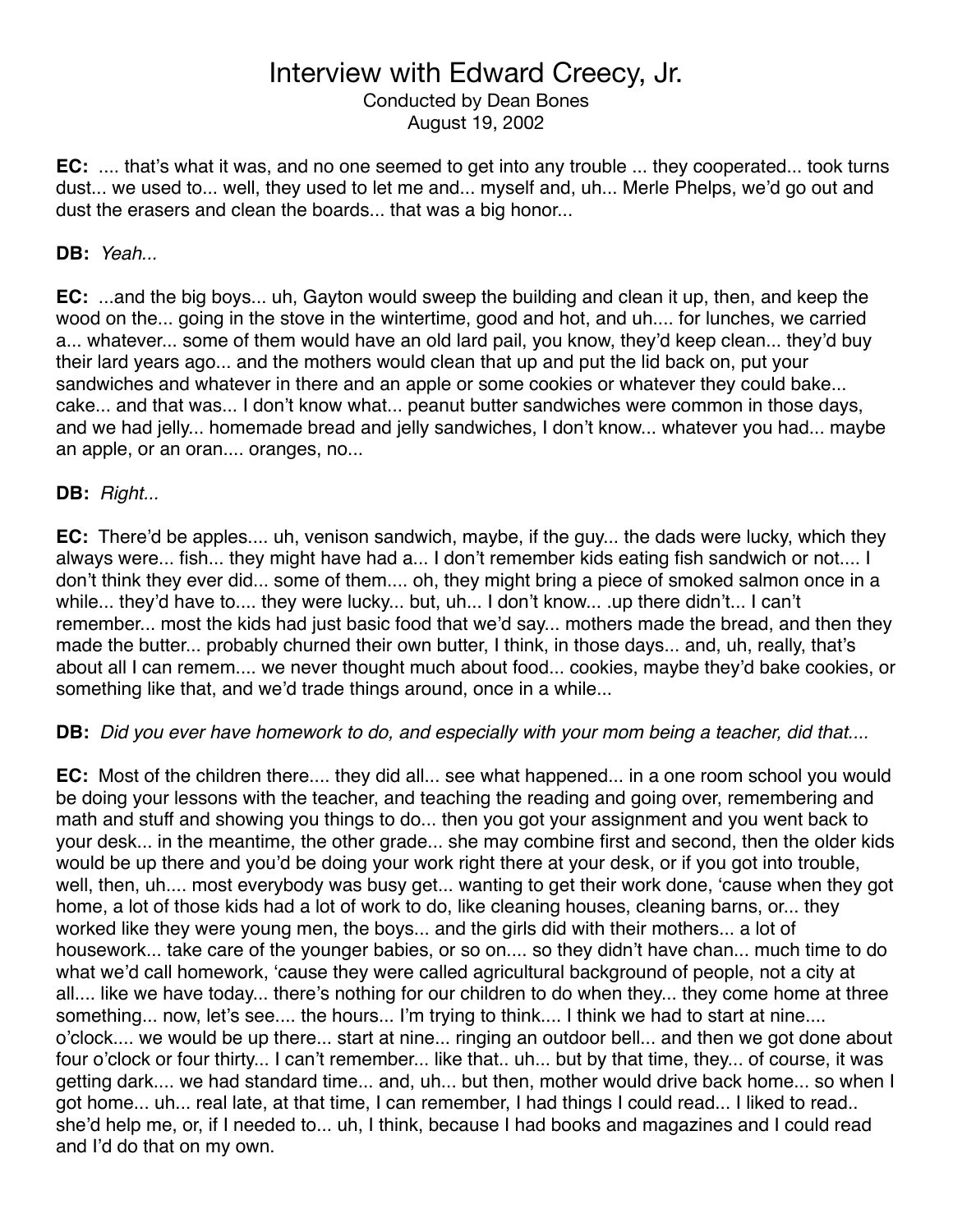## Interview with Edward Creecy, Jr. Conducted by Dean Bones August 19, 2002

**DB:** *Now you had a sister...*

**EC:** Right... she was five years younger than I... Margaret....

**DB:** *Now, were those the... the two of you?*

**EC:** That's right, yes, and she.... yes, let's see... 1926.... so we must have went on that ranch after or right at that time, because she was a small baby... and we were still living here in Beaver...

**DB:** *Hmmm....*

**EC:** ... and renting a house... that brown house where LaFond's.... used to be the Gilbert house, on that side of the road... dad rented that for a while until we got the parsonage.... I'll tell you a good story... I shouldn't... (chuckle).... I don't know if my daughter even knows this...

#### **DB:** *Do you not want it in....*

**EC:** I don't know... well, Margaret was five years... a baby.. .I was five years younger... older than she was, so that was what it would be.. so I was a .... that was about the time we lived here and I was going back to school here at that time... anyway... ʻ26... so, I know mother used to rock her, and I guess I was... I could have been a little jealous at the time, who knows, I don't know... and I would help mom rock, and almost tipped her over in the rocking chair... made her... well, it... scared me, too...

So anyway, when we were down there in Cloverdale my dad liked to have guns and hunt and he grew up with that type, so he had a nice .22... it was a pump gun, and he put a little magazine in the back... but anyway, he always said that was my gun, and he taught me how to use it and how to point it down... so, sometime, I don't know whether mom was... my mother was in there rocking, and I went in the back bedroom where dad had the gun, well, I... anyway, and I crawled up on the chair and found where the... he had kept the ammunition hid, supposedly, and I got the ammunition.. I knew how to put it in the clip, put the clip in, took this gun, pumped it and shot a couple holes in the floor down there in the closet.... so I know ... anyway, so I put it back in there but I never told anybody... oh, my dad was mad a month... weeks later, ʻcause those old bullets... it turned the... caused the barrel to pent... it turned green... oh, it was all right, but... and... I did have sense enough, and, but he really gave me a scolding... never paddled me or anything, but I was scared spitless after that, ʻcause... guns, it's a wonder... I could have shot someone, and I understood, but I had sense enough with my training to put it down, and of course, being close... mother couldn't hear it....

**DB:** Ok...

**EC:** .... in the closet... but that was in that... there... then we moved at the parsonage... and I guess it was that winter I was here... maybe I... was it Christmas time.... anyway, I remember I got the croup, and they had to have the doctor, and he gave me some black pills and they me for that to take two drops of kerosene in this sugar and take that.... pffft.... delicious....

**DB:** Oh.... it sounds terrible!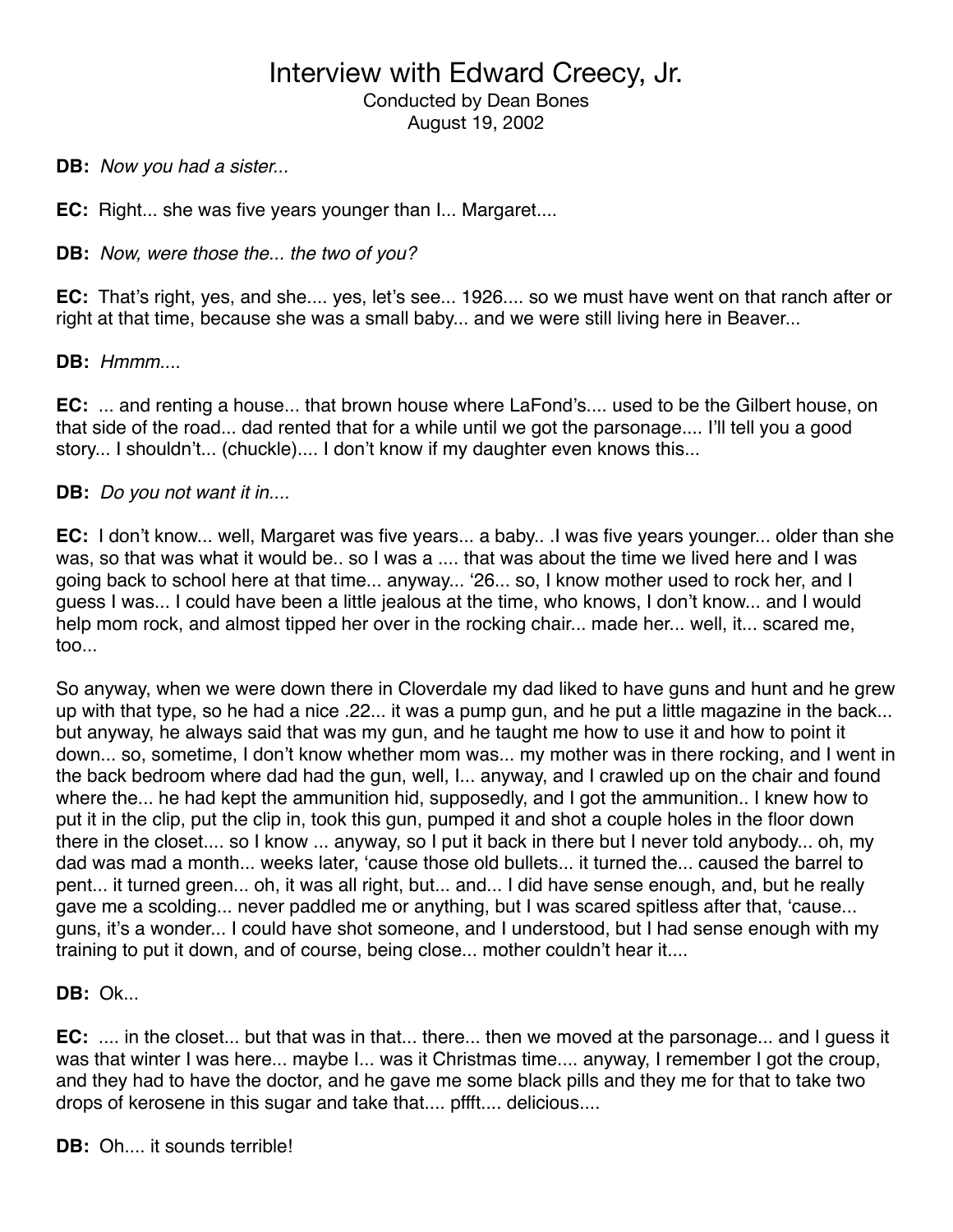## Interview with Edward Creecy, Jr. Conducted by Dean Bones August 19, 2002

**EC:** That was what the doctor... I got over it, and lived....

**DB:** (chuckling)...

**EC:** .... and so on.... but we live... I live... and that.. then they... and that could be... maybe then about that time was when they... so ʻ27 was when we got up on the ranch, then.... I'm getting it straightened out, now....

**DB:** *You have great memory of stories, and that*'*s one thing that we*'*d really like to hear....*

**EC:** Well, I try....

**DB:** *.... is uh, you know, stories... things that happened that maybe only you know, or....*

**EC:** Well, it happened to me... but, my dad... of course, where my dad lived as a young man up there in Blaine, they... see, his dad was a Civil War veteran....

**DB:** *What was his name?*

**EC:** James Brown Creecy....

**DB:** *Ok..*.

**EC:** They.... uh, I, uh... there should be a better monument and I've tried to talk to my sister... up there in the Beaver Cemetery... Blaine Cemetery... his... my grandmother was named Lydia Creecy...

**DB:** *Ok, so....*

**EC:** ... and there's no marker in the plot for them... we used to go up there when I was a kid, and then dad got older, and we just... back then... he worked in... after the war years, I don't know what happened... they didn't go up there.... I remembered it, but now it's so grown up....

**DB:** *So, your grandparents are buried at Blaine....*

**EC:** Right.

**DB:** *What about your dad?*

**EC:** He was buried in Tillamook... dad and mother are buried in Tillamook... in the Tillamook Cemetery.... (Sunset Heights)

**DB:** *So, what*'*s your ancestry, then? Uh, the Creecys... where did they come from? Do you know?*

**EC:** Well, best I can find from... I found some history one time... there was one man by the name of Creecy... I think, anyway... he came out of the Virginia area in the 17... something or other... 56 or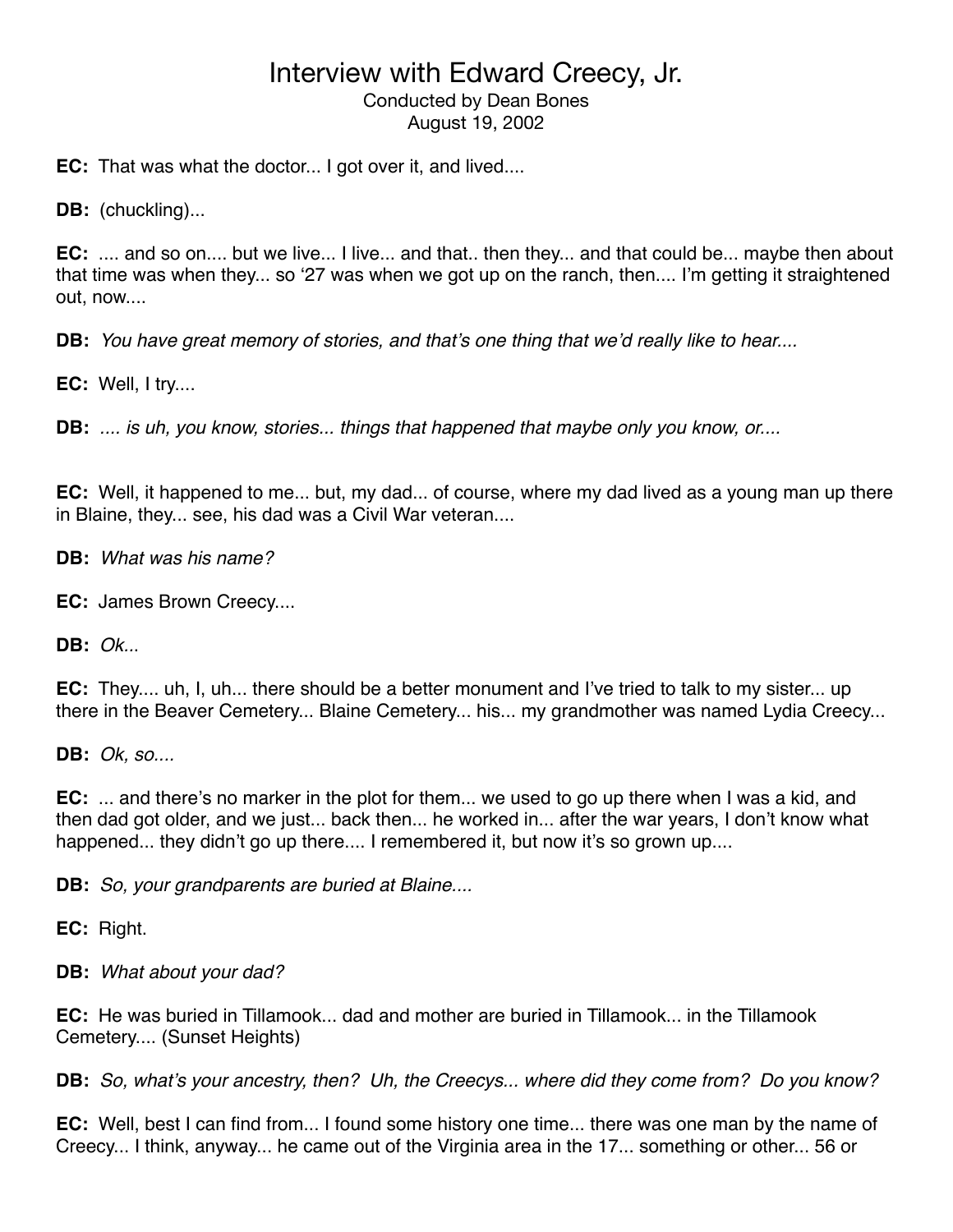## Conducted by Dean Bones

### August 19, 2002

something like that... he got down into Tennessee, and I believe he could have married a woman by the name of... oh, boy, I forgot... Brown would be the mai... parents... her last name was Brown... uh, and she... her parents, Brown, he had quite a bit of land there in Tennessee at that time...

**DB:** *Hmmm...*

**EC:** ... that was back there in, uh, well... it would put it in the 1820's.... something like that....

**DB:** *What about your mom*'*s maiden name... what was...*

**EC:** Myers...

**DB:** *Myers....*

**EC:** So, anyway.... keeping on this...

**DB:** *Ok...*

**EC:** ... so the Creecys.... the Brown... had married, and then his wife, the father of the, uh.... I'm trying to think... Brown... miss... whatever became of Creecy... uh, his wife died, and then they decided his age and everything.... and then some other children, they migrated out of there to Missouri.... my grandad Creecy was born down there in 1829... so they migrate... and I never knew... my dad didn't know about that... uh, his dad was about six foot one or two... but anyway, he came from there... the apple... one of the... I think one of the Applegate wagon trains... they joined that.... believe it was one of the Applegate.... they came to Oregon... what got the idea to that, they came to Oregon, and... they didn't come down the.... I guess they rafted down the Columbia River, is what they had to do in those days....

**DB:** *Oooh....*

**EC:** ... the way they went through... I didn't know much about that.... they don't know much about that trip, particularly.... but, see now, my grand... I discovered in going through the, uh... what I found in the archives here in Portland, they had the, uh... they had the homestead rights of the Creecys then, and, uh.... now my dad's.... my granddad's brothers and some of them, they had to make their mark... they could not write or read, I don't think... so they... that goes way back there and gives you an idea of schooling in those areas. Now my Granddad Creecy could write his name, and so could my Dad... well, of course, Grandad Creecy, how he got... and his wife... well, that comes differently... many years later... but then they homesteaded there in Columbia County, and the other Creecys close by... and there was a name of Schimmenhouser that married a Creecy that came with them... but they did not want that land... they had to say they did... by my dad... but my Granddad Creecy proved up on his land and he was able to keep... but they run a road or something for a number of years... some way, the state or the county, or someone did, and cut the land and they had to sell it or get rid of it, so this one Creecy, I kinda' think, he moved over to Washington there on the Columbia River there... they moved into Washington... he lived over there... and then there was Bennett Creecy that I discovered... and I'm not sure about James Brown... some way they came and went into Portland... and lost... I don't know how they did that... I mean, I lost track... but while they were in Portland, my dad said there was a little village at the end of the St. John's Bridge there... there was a town by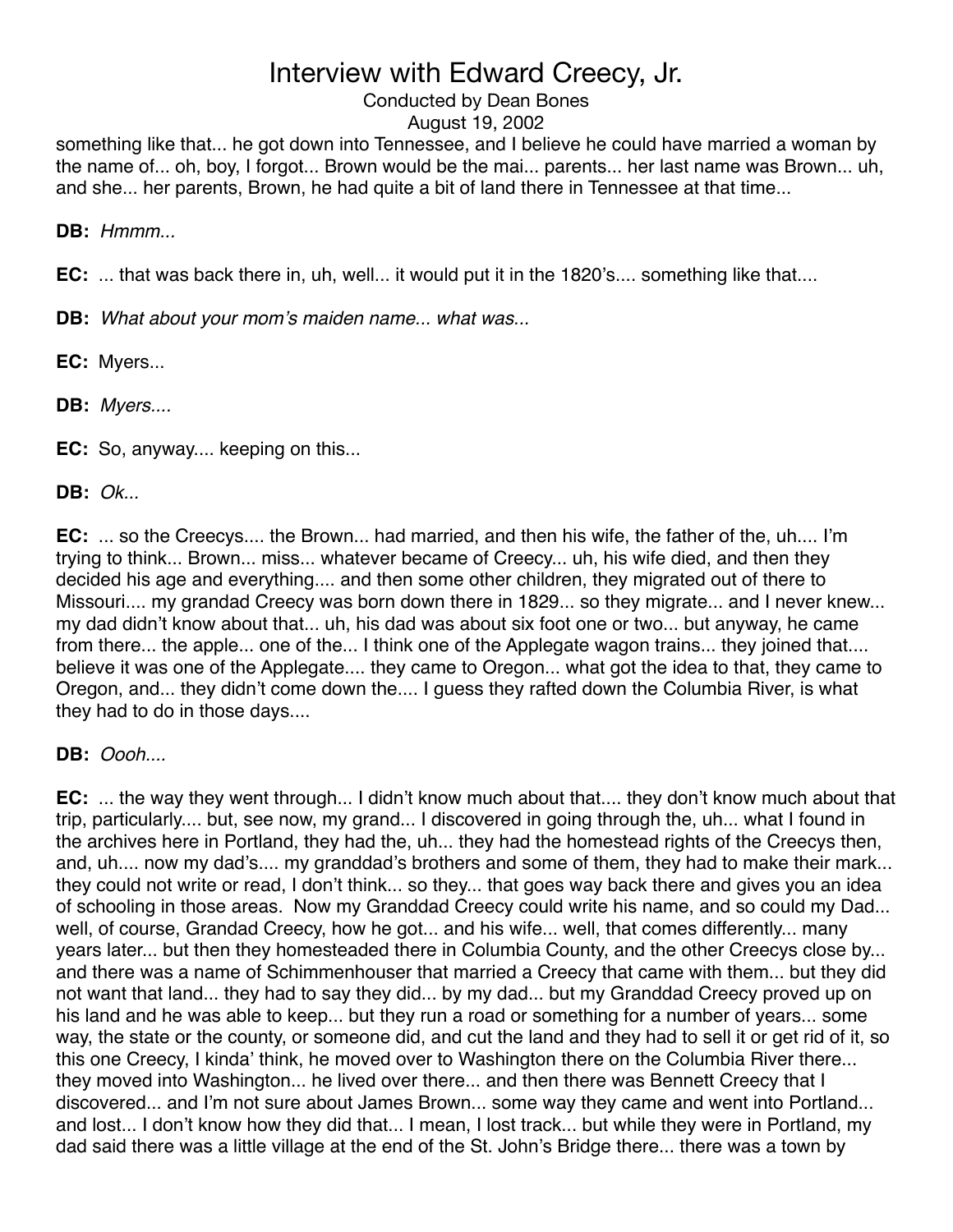#### Conducted by Dean Bones August 19, 2002

itself... that they lived there... where my dad was born there... but Granddad Creecy... seemed like the time he was there, he was a Civil War Veteran and they went in and he took care of horses for a number of years, until after the Civil War... and from the Oregon... Oregon Guard they called it the... I can't think...

## **DB:** *Hmmm...*

**EC:** ...I should know it... Oregon... they weren't the reserves, they volunteered... is what they were... the first Oregon Volunteer Civil War Veteran... so he drew... he drew a Civil War Veteran's pension when he got older.

## **DB:** *So, then, did he move out here?*

**EC:** Right. They... out of Portland... he worked around Portland there and Sauvie's Island and drove oxen and drove logs, and I thought at one time he went up towards Gresham and worked. Well, anyway, he married a Lydia.... oh, brother, hold it a minute.... I can't think of her last name, now... I know it, too... anyway her... her dad and so on, they came from Ohio... how... where... I don't know much more about her background... but in the death certificate, her mother was from England...

## **DB:** *Hmmm.....*

**EC:** ...Lydia's background is from England... anyway... but, now my dad's name... Creecy... uh, is hard... there was... hard to say where the... there could have been a little Irish mixture... well, Heinz 59, we'll call it... 57... but, according to this genealogy that this woman... this cousin that is related to the Creecys... her mother... her great-great-grandmother was my Aunt Sarah... my dad's older sister... one of them... and her mother was... had a daughter... and her daughter, I think, is the one that... this cousin that's related was her mother, I believe... anyway, I'd have to check back and make sure on that... and she went to Provo, Utah and did this genealogy stuff...

## **DB:** *Hmmm....*

**EC:** ... and I've got a book that she put up... some of it... she made some mistakes in there she didn't find, because she left... she did not know about what I'm telling you today about the Creecy... this James Brown Creecy... she didn't know anything about that at all.

## **DB:** *So why did he move to this area?*

**EC:** Well.... each... I was trying to think... watching these young boys... I'm trying to think why my dad didn't know... he worked there... he was... his daughters were old... they were older than my dad... he was the baby of the family... he was born in 1889 there in the Portland area.... now, what happened... let me see... my Grandad Creecy... he was up in his late fifties at that time... middle fifties... but he got talking to people that he heard of land over here, so maybe he got itchy and decided he'd better get out of the city.... well, he had an older son by the name of John, and they were in an area where the railroad were by, there, and John was kind of... I don't know... maybe he got in a lot of trouble... dad used to tell stories about him... because back there in 1889 and 1900... well, dad was probably... see, he'd be ten years old... in 1899, he'd be nineteen... ten years old, so really about that time, John.... he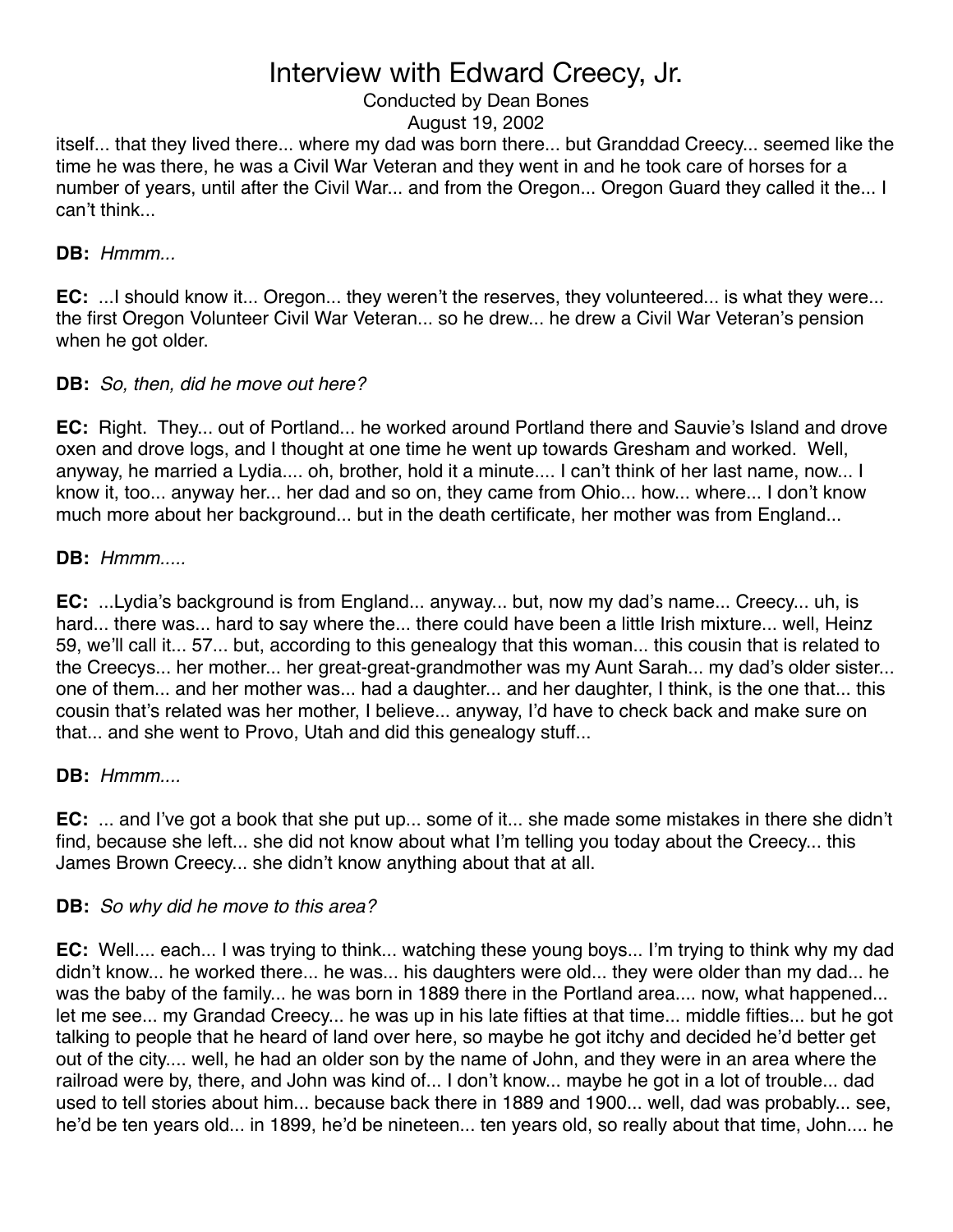### Conducted by Dean Bones

August 19, 2002

remembers things, and John was the one that was about twenty years older than my dad... so, anyway, he was the oldest of the children...

There was some of them died in between in birth or after birth... disease... or illnesses that caused death... but, uh, he'd go along with his sling shot, and these women would have their canary birds hanging out, you know, he loved to take his sling shot and hit a canary bird... and he was good at it, I guess... so I kinda'.... the story... I think that might have been why Granddad Creecy decided... and maybe some of the wild stories of Tillamook County, and so on... and I think he came into Tillamook... how he... what year, I'm not.... 19... he may have been there before 1900... it could have been about that time, because he could have stopped in Tillamook, and it seemed like for a year or so he rented a ranch... or worked on a ranch there in the... oh, uh... there's a Brickyard Road... maybe you've heard of that there, and there was a... across the road from that ranch was the Hanenkrat ranch, and on the other side, I'm not sure what they called that... I think... from what I remember it seemed like he owned... he ran that for a little while... or worked on that... the family... then they moved on because he got a fancy deal... some guy with a little money shystered him out of this plan up here in Blaine, up Moon Creek and East Creek... and he thought it was something fancy, and they got up there and it was a hill with hardly any... there was a little open spot, but nothing on it, I don't think... well, they had to build their own house, and so on... it seems like they did... there may have been a shack, or small building, but... anyway, he was a....

**DB:** *How long did he live there, then?*

- **EC:** ʻTil he died.
- **DB:** *Oh, he did...*
- **EC:** Oh, yeah... my dad...

**DB:** *What about John, did he come to this area?*

**EC:** Oh, yeah... he was with his dad... he... he was... the oldest son was actually like the old timers, you'd say... he was the one that guided the... the dad turned everything over to him.

**DB:** *So, does... are there descendants of John in the area?*

**EC:** John never married.

**DB:** *Oooh...*

**EC:** He lived here... my dad, up on the ranch... let's see, there was Mary, Sarah, Margaret... I should start with John... John, then Mary was a daughter, Sarah, and Margaret was a... was next, then my dad... Margaret was about two years older than my dad... they were very close... and lived up there... then Margaret... some of the older... Mary and them, I don't know what happened to her... John and my dad worked the ranch... my dad... John was the father there... my dad hated his brother... he said, ok, they had to pry stumps by hand, drag things... ok, push a little harder... push a little harder... dad said he darn near broke his back, and his brother... and so on... but they had to peel chittum bark, and they made... and they made... they'd dry it and sell that to make money to live... they, uh... he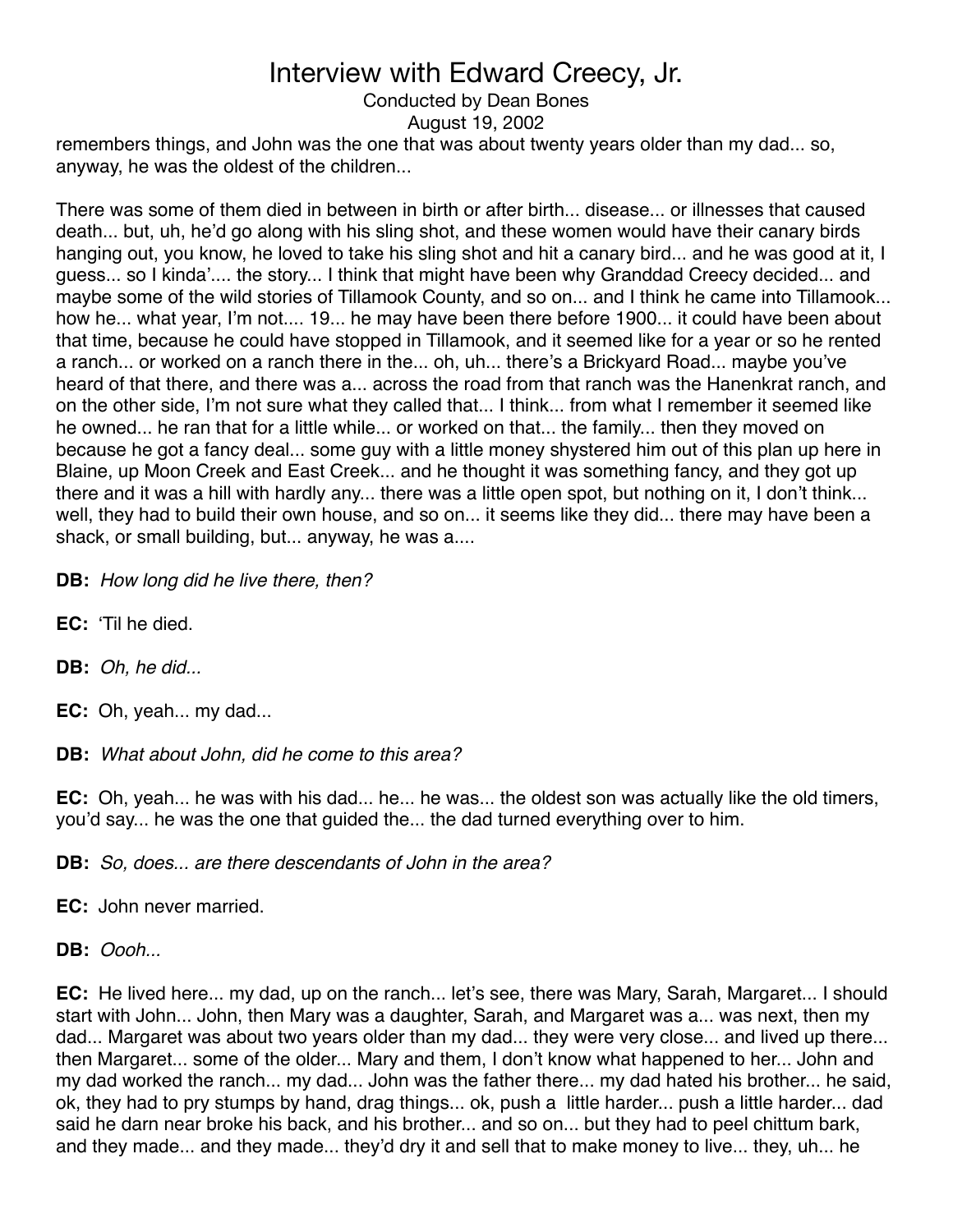## Interview with Edward Creecy, Jr. Conducted by Dean Bones

went to school there... in the Blaine School... and I think about five and half months was about all the school was open... August 19, 2002

### **DB:** *Hmmm...*

**EC:** ... and they would do their numbers and their reading and they... I don't know whether they had... they had slates they wrote on... I'm pretty sure then... ʻcause paper they couldn't buy... and erase them... uh, then in the summer they would work when the weather was good and plant their little crop up there... I don't know what kind of crops... vegetable crops to live... uh, timber... I'm not sure whether they did... they didn't sell any timber... they peeled chittum... then they would hitch up the bag... well, John would get... well, he was old enough, my grandfather... and get a little pension and then John would take the money and they'd go... at least some of the girls would go into Tillamook to get the necessities that they would need... and... that would be about a three or four day trip.. they'd have to take one day to get in there, another day to shop around, and then on the morning of the third day they could start back...

**DB:** Hmmmm.....

**EC:** ... something like that....

## **DB:** *Do you have any pictures of that time?*

**EC:** No... uh... the only picture... I do have an old picture showing early of Hebo when it was mud on the road... 19... something... 10, I think it said... I happened to run across it... it would be a good picture to archive it... I don't know... anyway.... then they'd go over to Netarts and camp for the summer a lot of times and dig clams... can 'em while they was over there and bring 'em back in jars... I guess they did that... dad was an excellent clam digger.... (chuckle).... anyway... and they'd hunt up there... they could have deer meat, you know, once in a while... I'm not sure if they had beef or anything like that... they raised any animals, I can't remember... but, uh.... then this house... I had a picture of them sitting... the house was very rudiment... it was clapboards, you'd say, put together... and how warm it would be, I don't know... but he was a man that... older and he let his... he had a big, long beard...

### **DB:** *Is this your grandpa?*

**EC:** Yes... and he'd sit... I have a picture of his rocking chair... well, as my dad said as he grew up, they... every Sunday they had the Bible and that they would read the Bible and fast all day... now, I don't know what religion... they never... I never realized that... but, he said, he grew up with "Children are to be seen and not heard", and if you opened your mouth and interrupted your parents, you got slapped across the mouth, and that.... so you were quite... and then after sundown, they could eat... I guess they'd have something to eat... but they sat there and prayed and read the Bible, that was what he did, and way... I guess he did that back there in Portland... when they were in that little villa.... town just across from St. John... I should know the name of that, but I can't remember....

**DB:** *But that tradition... did that carry on with...*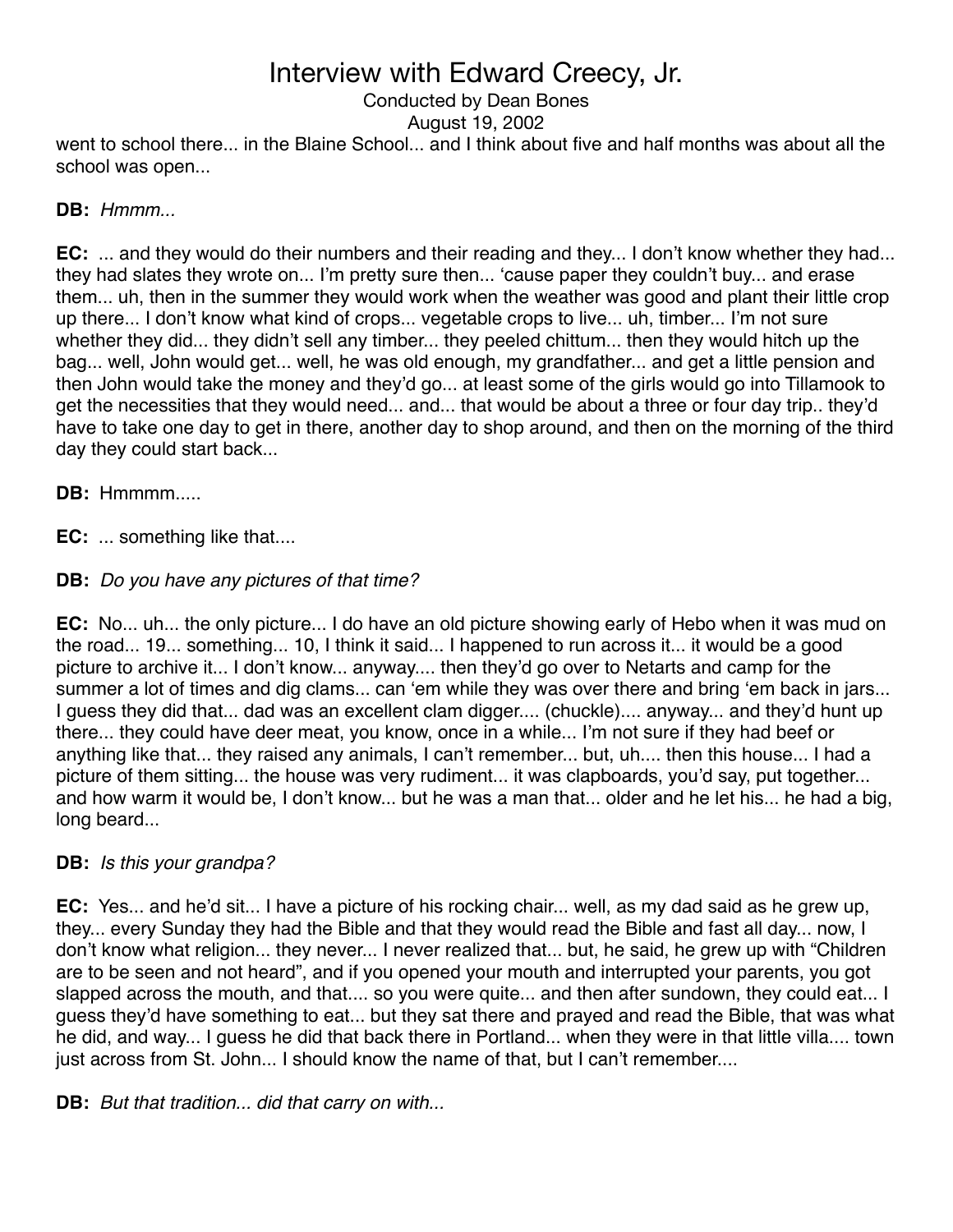Conducted by Dean Bones

August 19, 2002

**EC:** By my dad? No... uh, he... after they... his dad died... the girls had migrated back to Portland... John stayed up there, and my dad, and I know Margaret did, too, I think, quite a bit... but then after his dad died, his mother was there, too... I don't how she died... about three years later... two or three years later... and it was.... liquid that filled up with... the disease you call now... I can't remember the name... Bryce disease or something like that... anyway, so he was the one that had to take care of his mother all this time, while she was sick in there and so on... and when the homestead... when the home broke up... uh, I don't know... John took the... dad had very little of the home... of the keepsakes of his parents... he had one... he had a... a trunk that they brought with them from Missouri, supposedly, he had the Bible and he had a... his sisters one time when he was a child... gave him a painted egg... that was an Easter egg out of Portland... and he had the clock that his dad had there... his clock that he had there in Portland... that he got in Portland.... but Margaret checked back with it... she took that after he died, and they found it was made in Portland, probably... older type... anyway... so John, then, and dad left.... and he... I don't know... he lived around Tillamook here and he worked as a mechanical work, and he used to ride his bicycle... I don't know...

When they had dances around, he had one pair of shoes... a young man... and he'd put his old... uh... dancing shoes, the good shoes and ride his bicycle... all... he could ride that and go to the dances... they'd dance all night at these grange halls around Beaver and Blaine up there, and then they'd ride home, and fix his tire... he did a lot of that.. then when he was a young man, they used to go to Independence and pick hops, too... they did that... and he got... he was a young boy in his twenties then, and uh.... see, that's be in 19.... yeah, in 1910 he'd be twenty years old, and uh.... things like that... and they worked in Tillamook, working on cars... I'm not sure... dad didn't say much about him... he lived up there and then where he lived after... he'd work here and there, and kept... I just never got into it with him where he migrated after his parents died.

Then Uncle Sam took him and he went in the Army in WWI, and he went overseas with that... he went over and got... came back... so he got back in 1919... he was in there a little over a year, I think it was... and then, after that, he, uh... well, he knew Lloyd Kellow somehow, ʻcause of the Kellows being in the south end of the county and there is some... so he got to working... got a job for... with Lloyd... had a mail job... had an old Cadillac... and my dad would pick up... there was mail sacks there, I guess, down in that area....

(end of side one of the tape)

**EC:** .... see my... Edith Myers was a... uh, her parents ended up... my grandad Myers (laughing) uh... Iowa... they lived in Iowa... the Creecys... oh, I started to tell you... wait a minute... the Creecys... actually what I know there... may have come out of France... the name Creesay... they may have had some relationship with the Eng... the French that fought in England back there before the English got rid of the French... in that history period, remember... and then, after they did that they could have had the right of working for these people and got certain land rights, and so on, then they may have migrated... how they got to the United States, uh... they probably could have come as indentured servants, I'm guessing... but they... or they may have come with a religious group... we don't... I don't know... there's a vacancy and a void and no one seems to have been able to find, because... ability to write, and so on... and the name has been so changed... you've got C R E A S Y... C R E S E Y, I believe... Cresy or Creasy with the EA or CR... so the C R E E C Y was the way my dad spelled it, I noticed... so... when my... she has a lot of these that are all related to the Creecys of names that... I don't know how many.. hundred or two hundred names that this genealogy person of mine that found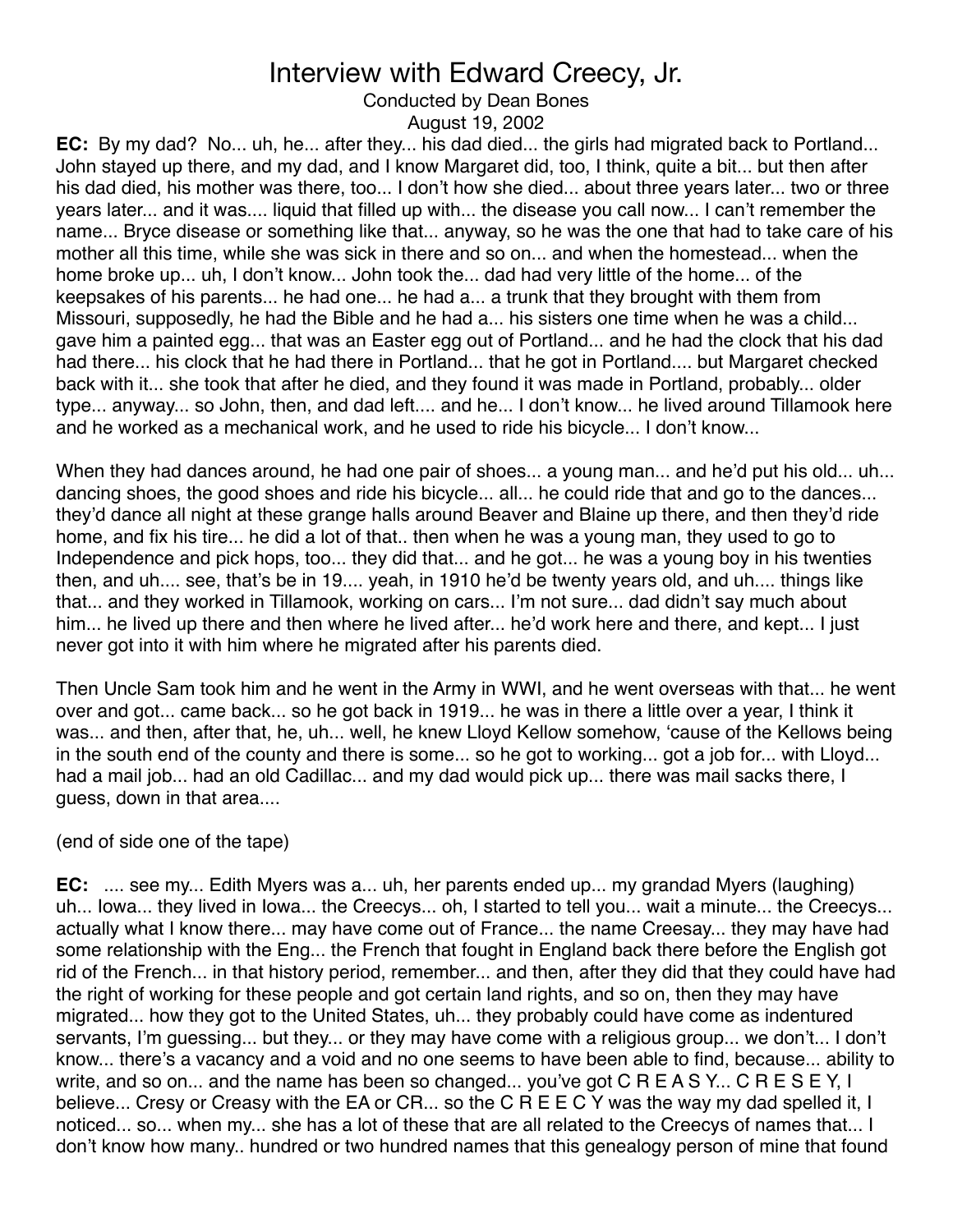## Conducted by Dean Bones

### August 19, 2002

them... that should be related, and they come around the Tennessee area... there's lots of them back in that area... but, that's all I know about that... it's just.... someday I'd like to... maybe before I get too old... I'd like to get back in there and do some... see what I could discover... but, anyway... some of the Creecys... this one Creecy came through and landed in Albany, who was related to this other part, and they're buried... there's a Creecy buried out here in the old Albany cemetery, and I'm sure that's Bennett Creecy, of what I run across in the... in the archives up here in the... in the.... uh....

**DB:** *Museum, you mean?*

**EC:** In Tilla... there in Salem...

**DB:** *Oh, in Salem...*

**EC:** Yeah, the archi... there in Salem.... I was there in....

**DB:** *The state archives...*

**EC:** State archives, I got into that, and I run across that and I didn't... I don't know... I had to... time up on my car, and I ran out and I didn't get a chance to get back, and the guy was helping me, and I can't prove it, but I'm sure that he said that was in the Albany area, and then my... I found this cousin... she found the... someone discovered that, too, so it ties together there on that... anyway, then the Myers part of it came out of Iowa, and they came west and landed here and finally he ended up in Tillamook... my grandad Cr... Myers...

**DB:** *What was his name?*

**EC:** Oscar... Oscar Myers... and he had two boys.. Ralph and Oswald Myers...

**DB:** *So, he also lived down here.... in Beaver...*

**EC:** Oscar Myers?

**DB:** *Yeah... my dad talked about Oscar Myers....*

**EC:** Sure... he lived right next... right there... he rented the parsonage right next to the tool shed of the pars.... uh... in 1930... 29.... yeah, in there... 1929 and 19... let's see... four years.... 30 to 34... right... around 29... he drove truck...

**DB:** *Uh, huh (yes)...*

**EC:** I think it was two dol... a dollar... two dollars a day he was getting driving truck... he was a big husky man... he... yeah, your dad might... well, yeah, your grandfa... your dad's grandf... your d... your dad's father...

**DB:** *Right... Walter....*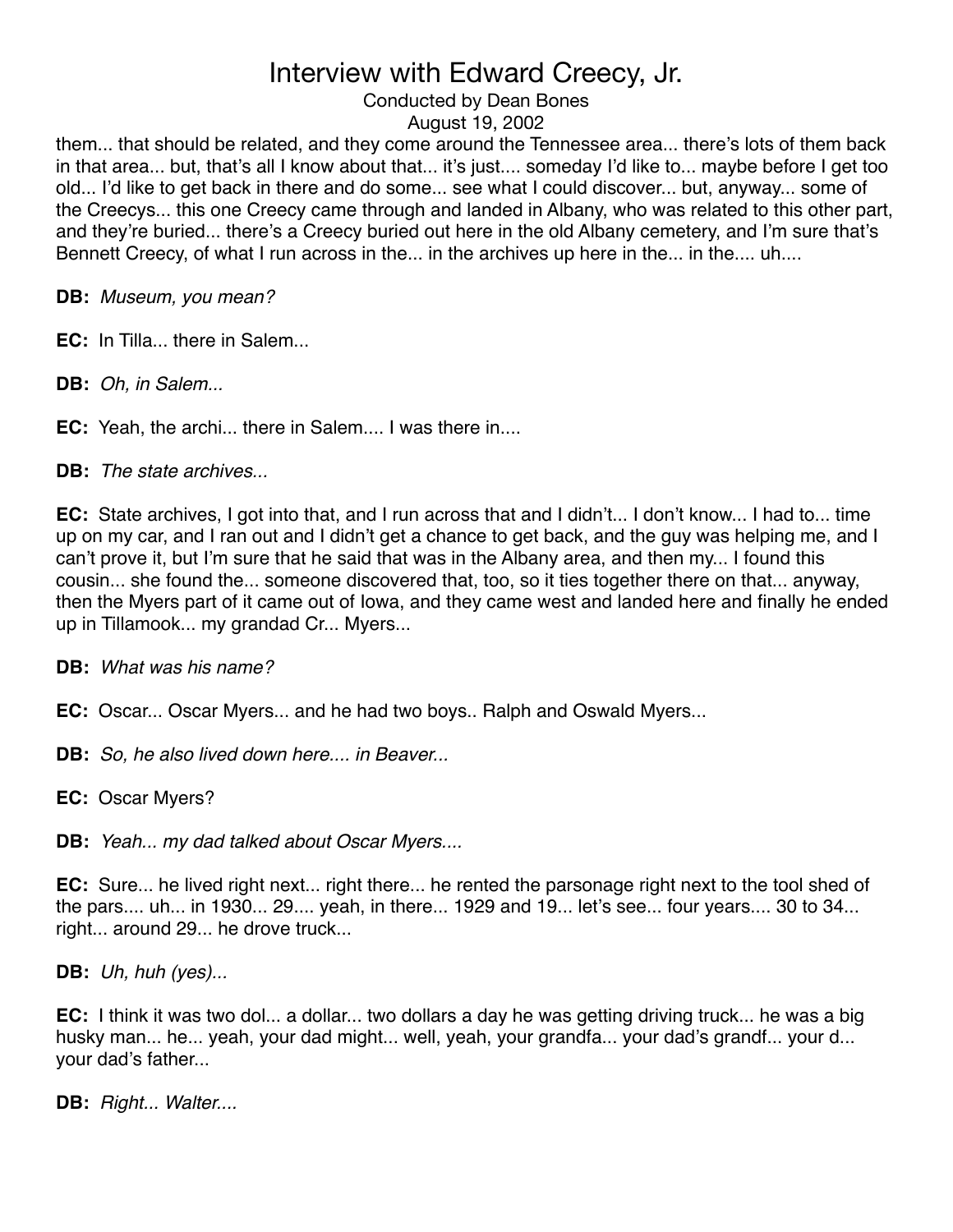## Interview with Edward Creecy, Jr. Conducted by Dean Bones

**EC:** Walt... yeah, Walt Bones... oh, yeah, Walt... yeah, he knew him... he knew Walt... he knew Oscar... August 19, 2002

### **DB:** *Yeah, Dad remembers him as well...*

**EC:** Right... well, he's probably like me... age... Ray would have known him... but, see, I had two uncles there... Oswald and Ralph Myers... they went to high school... and, uh.... who was some... there was some Lewallens... there was some boys around here... I'm trying to think of a name of some... uh, young... any, I guess... but, uh... yeah, they... that was when the CCC's came in, too, during that era of time....

### **DB:** *So, what do you remember most about your mother? Is there anything that really stands out about your mom?*

**EC:** Huh... everything, I guess... the two of them... husband and wife were very well... worked hard together... she was, uh, big... and, she... her... Oscar Myers was a... he landed here in Beaver at one time, and while he was here in Beaver he had a house that was out... as you go out of Beaver there's a little ranch out of there... they had a white... back in there, right on the right hand side... I don't know who owned it... he stayed there, and where my mother... let's see, there was Nora, I think was there then... my mother was second, and Erma... and two of the other girls... or maybe they weren't.... Oswald was born there... one of triplets...

**DB:** *Hmmm...*

**EC:** She had a set of triplets... my mother... and the other two died... I think it was a girl and a boy... and Oswald was the third, and my mother used to help take care of... rubbed him and kept him warm in the winter time, and so he lived... and he... then later, two years, it was... about two... Ralph was born... that was the last of the family.

**DB:** *So, in the Beaver Cemetery it has... is where those two little babies are buried.*

**EC:** You know where it's at up on the hill, right before you get to the old covered bridge....

**DB:** *Right...*

**EC:** ... up on the hill up there... there's an old, old cemetery... I don't know how you get up there anymore...

**DB:** *Right here...*

**EC:** You go up the hill there to it, but we used to go up there and there's a cement around it, and here are the names of ʻem...

**DB:** *Yeah...*

**EC:** Was there any names on those?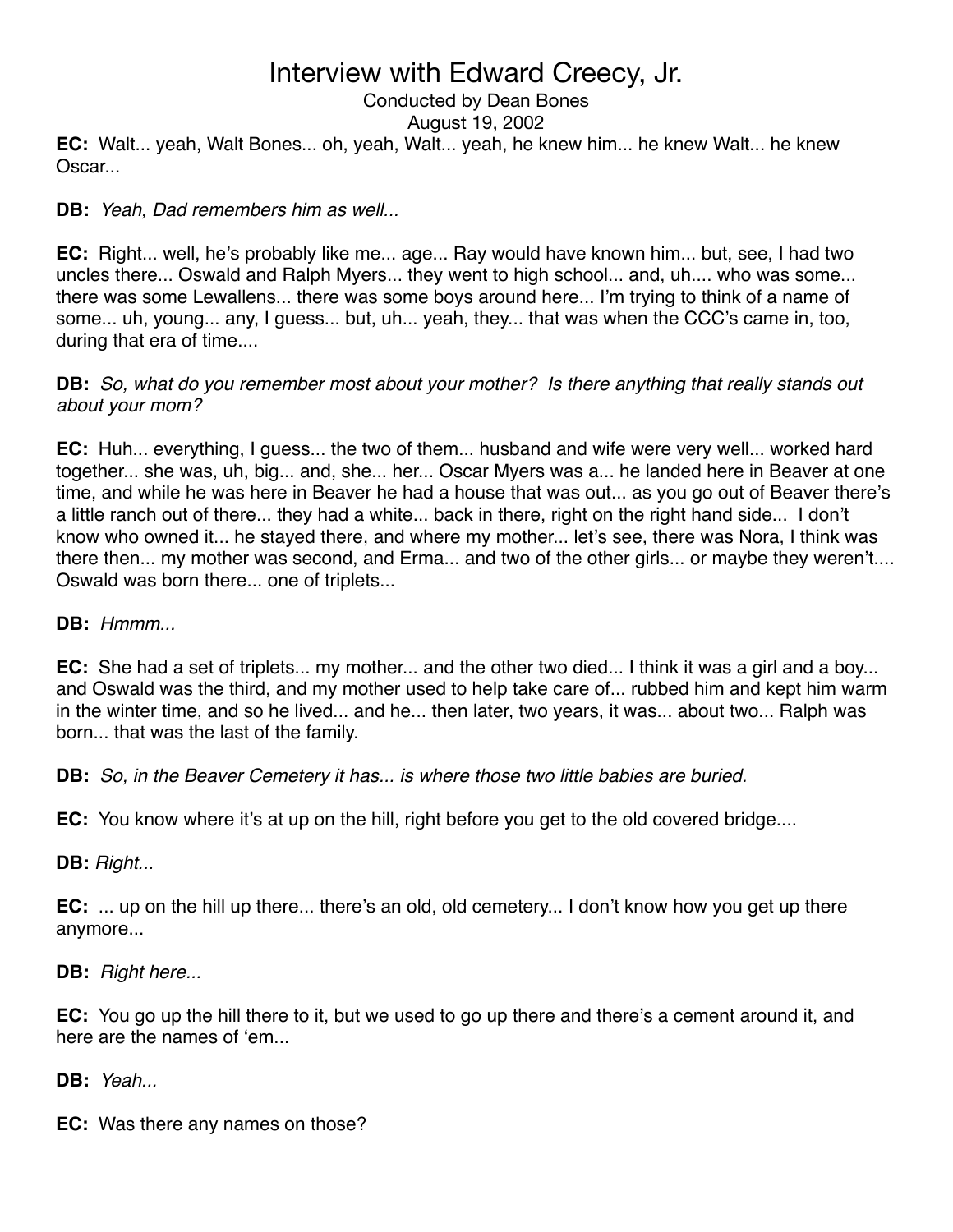Conducted by Dean Bones August 19, 2002

**DB:** *Yeah...*

**EC:** What's.... Do you remember the names?

**DB:** *Well, uh... it says, the, uh*....

**EC:** First name.... my uncle...

**DB:** *First names...*

**EC:** Ralph said they had Babe was one or something like that, and I never did... I remember seeing Myers... I never did know...

**DB:** *I don*'*t remember first names, but I know that they mentioned that they were part of triplets.*

**EC:** Right... the Myers triplets... Oswald was the one that lived...

**DB:** *Huh....*

**EC:** ... and my grand... and Hattie Myers, the mother, was there, and Oscar was the father, and my mother took care of them... and uh.... anyway, in moving with her age at that time.. anyway, she decided to stay here in Tillamook county... he took off later on... I don't know where... went down to Harney county... he had a big deal going down there, and he ended up there wasn't enough water in the land and it was cold in the winter time... well, mother went and worked for a maid for... oh, boy... some of the... anyway... people there in Tillamook... that, uh... try and think of the name and they were Swiss... Swise... Switzers... Switzers and German Swiss... that were, uh.. well known... I should know the name... and she worked there and went to high school...

**DB:** *Hmmm...*

**EC:** ... and ʻtil she got... and there was a Mrs. Finley... was one of the teachers there... in Tillamook High School... the old, old high school... and she liked mom, my mother, quite well, so Edith then... she got her interested in becoming an educator and be teacher...

**DB:** *Hmmm....*

**EC:** So that is what... so she then... after she got out... graduated from high school, she was given special classes that the state required for Reading Circle, they called ʻem, to study to become a teacher... and high schools could... so when she was... at that time... see, that'd be 1918, and by 19... then she got a job teaching ... and guess where? There was a Trask River school that was open up the Trask River, and it was like another community... Trask River was like the Blaine or Hemlock or East Beaver... the Wilkses, and I don't know who else were some of the people that lived up there she mentions, and that's where I have a picture of her... some of them shot a nice brown bear, and here she's standing with a pistol wrapped around her skirt, and she's got a pistol and the bear was hanging up like she shot the bear...

**DB:** *(laughing)...*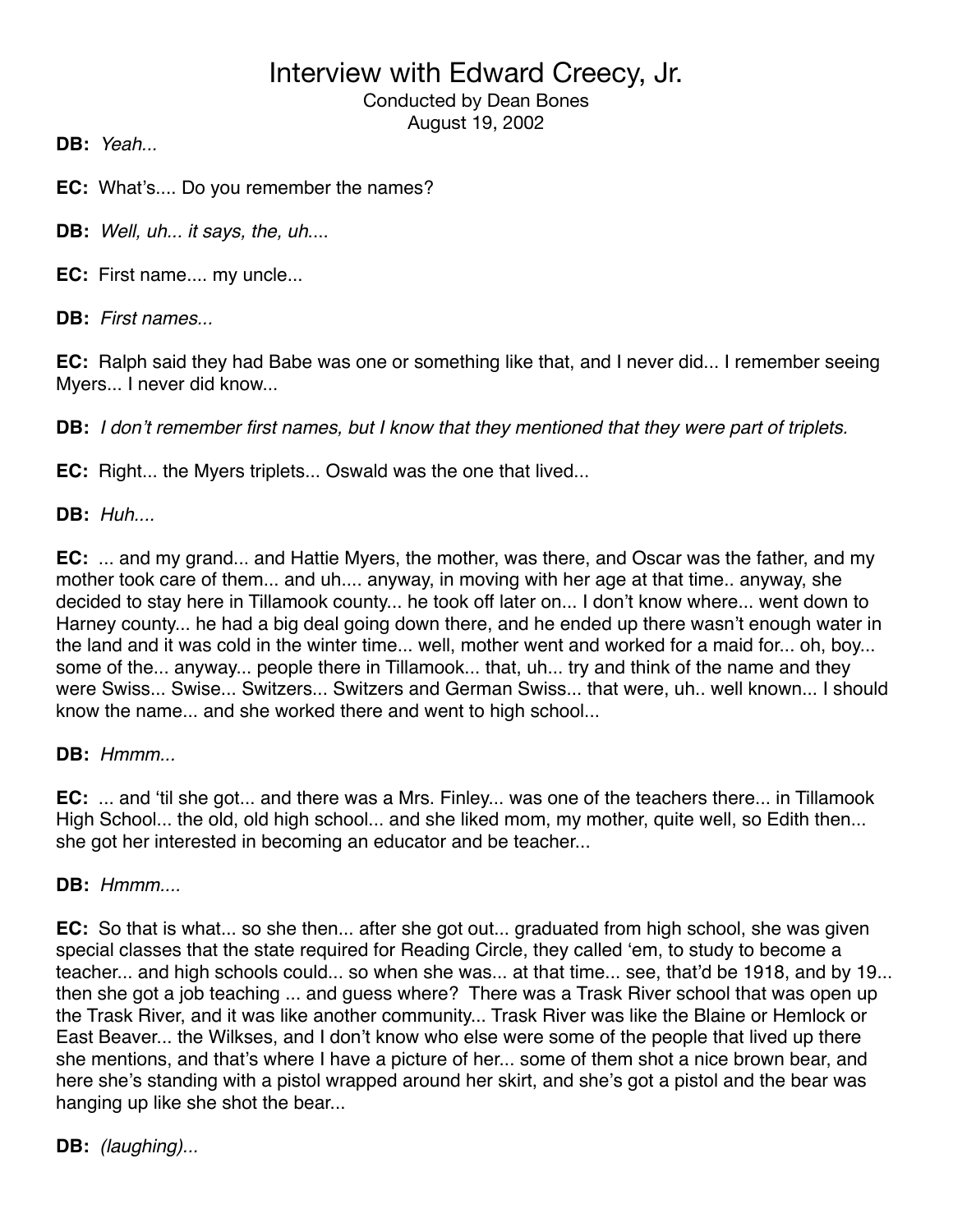Conducted by Dean Bones August 19, 2002

**EC:** ... and so on... but that was one of the years she taught there... then she did.... I don't know if she taught at Cloverdale or not... seemed like it, ʻcause we were living down there... of course, I was a baby at that time and I don't think she did, but uh.... uhhh.... then my dad moved out of... from there... anyway... I think she did... she was teaching at Bla... at Cloverdale, and stayed there at the Kellow's... and that's after the war years... 1919, 1920, ʻcause see... the, uh.... my dad going... that's how they got acquainted, then, so on... so they got acquainted there and then later they got married, and then I came along (chuckle) so... and then's when they... then my dad moved up here... uh, Bob Richards was the... he... uh... was the... he would drive an old quad trucks... so I think... I know he went up on Blaine... they had a big crushers working there and they camped out one summer... I was a little kid then, at that time, and then we came back down here... I don't know whether Margaret was born... had to have been... no, that was before her... so we lived here, and... in that... and then they moved over to the parsonage...

So my mother, actually, she was always the teacher... took out a time of year for when my sister was born in ʻ26... then we got on the ranch, and uh... .she got the job ... she was teaching then up East Beaver.... and, uh... well, she was teaching here and she continued teaching up there, too, and driving back and forth, and my dad working and getting the ranch fixed up, and there was kinda' rough going, and uh... we carried water to the... for a while... we finally got water into the house... cold water... where we could finally heat it... know how to heat it... and they got the barn built, and mom used to help dad milk cows, and we used to shock hay, and during the Depression Era, we'd go out there and my dad at that time... he had no heavy ... he didn't... couldn't afford... we were just getting going well, and that's when we were getting fifty some cents a pound for butterfat at the factory, and then the... that's when we had twelve cows... we were doing great... then when the Depression hit, you was lucky to get twenty-five cents or twenty cents a pound for butterfat... twenty-two cents...

### **DB:** *Hmmmm...*

**EC:** ... and he had to get rid of some of the cows, ʻcause about all the cows would bring in... by the time you had to buy grain, and... and we could raise our own hay, ʻcause you wouldn't want to buy... one winter we had to buy quite a bit of hay, and that put them in debt quite a bit, ʻcause then the cows had to milk and pay off the Association and the grain they bought in Tillamook, and uh... so we could buy butter and chee... butter... they were making butter at that time, too, at the Association... they learned how to make whey butter... they started that about that same era of the Depression time... before that they were taking the whey and you could bring the whey home and feed little piggies... it was rich, sugar... we were... and raise animals... well, they took... they decided to make the butter, so they separated that... the fat out of the but.... out of the whey and made butter out... and sent it in, then they made, uh... made butter out of it... and then you could buy it there, and they made cheese... you could buy it at the factory and charge it... charge it off against your income. And that went on and....

So we worked there, and dad would take... he would have a guy come down that would... from Newberg up there... come down with his team and horses and old mow machine and mow the hay for us, and he'd work one day and dad would work two days, ʻcause they had hay he had to mow with the old fashioned scythe... so while dad was up there working his... working that off, and so on... the hay would be drying and then in the evening or something he'd... we had a hay rake... we'd have to rake it up in rows so we could stack it and shock it... then it got... that... he had to do that... well, that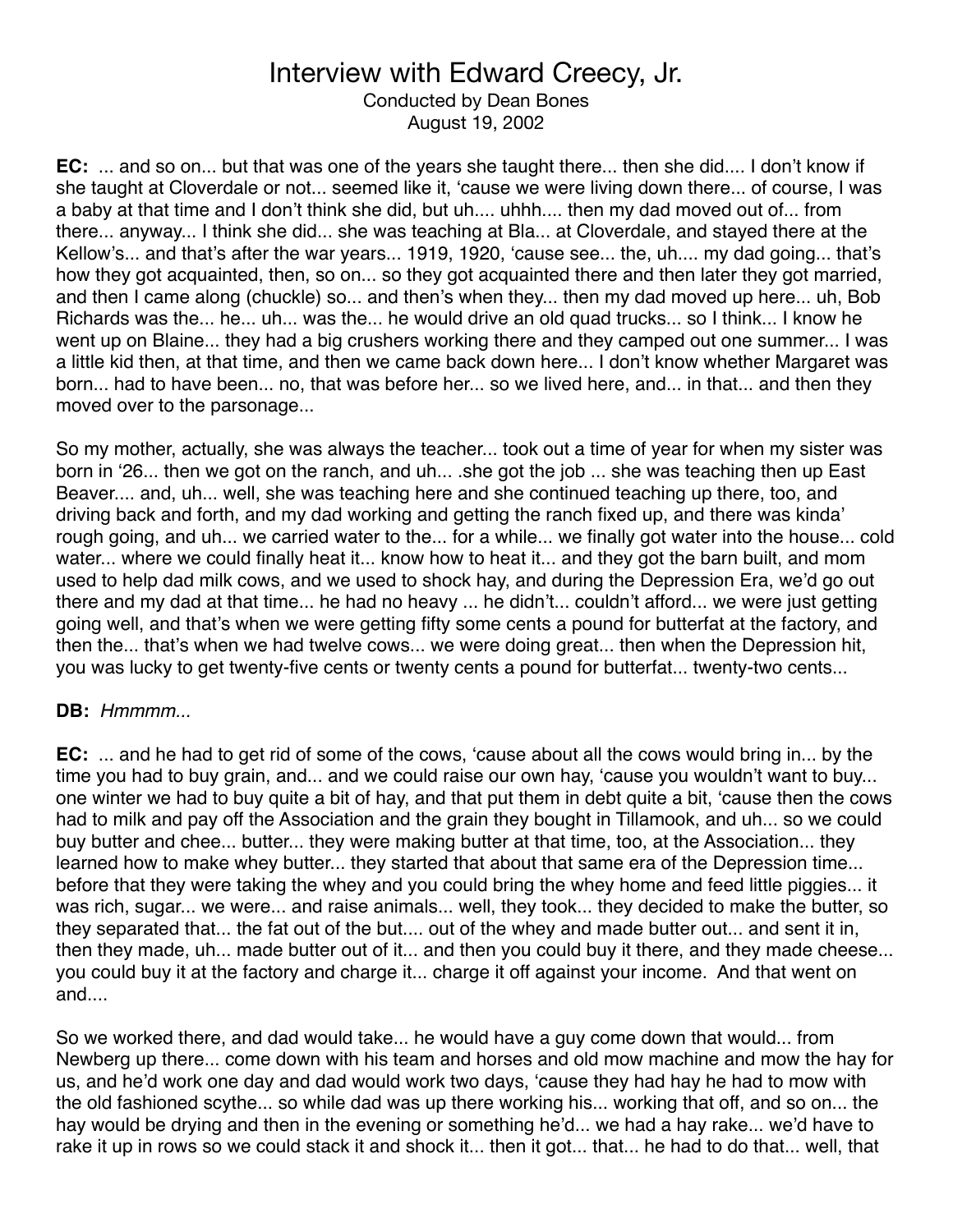# Conducted by Dean Bones

August 19, 2002

cost time, too, so dad had this hay rake, and he fixed up to put it behind an old car he had there, so then I could sit on the hay rake and... I was old enough... and twick it... we could rake it up, and I was riding that so he would do that.. wouldn't have to mow by hand... but when he was mowing by hand, then the hay would be raked up and so on, and mother and I would go out... my mother would go out and we'd shock that up....

### **DB:** *Hmmm.....*

**EC:** ... and then after that, after the haying season, or even during... yeah, right after that... there was a lot of alder trees on our ranch, so we cut down alder trees and cut it up for wood, to burn in the cook stove and, uh... heat our house with it... we had the two stoves... and alder is the best wood you could get to... it was not pitchy... we'd have a little fir... well, dad would have the drag saw, he called it, and power... the old fashioned drag saw... he could run that and cut up some old.... old timbers that had been fallen years ago, during the war years... it was still good... we'd get the fir out of that, so we could have the fir to start the fires, and so on.... but, uh, then, uh... the crosscut saw was all you had... you didn't have a chainsaw in those days... used that old hand crosscut to.. dad could file it to make it sharp, and fall the... and I got so that when I got to be a teenager I could fall ʻem, and, while dad was working on making up his time for the haying, I could go out and fall a tree and trim it up and get it cut up in the right length, then there was a guy who had a wood saw... a buzz saw... and he'd cut it up into wood length... we had it in four foot lengths... break it up to cut it, then he'd... that way you could get a cord, and... so I got so I was pretty good at splitting those up before they, uh... those chunks of wood... and I could have done it with a wedge... sledge and wedge, but anyway, that's the way we spent....

And then when the winters come, it got snowy and... I know a few times you'd get a nice east wind and it rained and blew ice... we started to school at the high school.... (chuckle).... and we got as far as the cheese factory and the bus was going one was in the back end and the front end was going the other way... so they got it turned around, and got it back, and everybody came home. You'd step out on that and it was a sheet of ice...

### **DB:** *Hmmmm....*

**EC:** I don't know how the bus got that far.... young man driving it... I don't know what year that... I think I was about a sophomore in high school at that time... anyway... so anyway, this Oscar Myers, he lived there, and his boys, Ralph and Oswald graduated in nineteen thirty ... oh... four... and Harold Skulie was one of their good friends... now, whether he lived around here, I don't know... he could have lived down towards Hebo more, I think... there was the Lewallens.... uh.... oh, uh... Woods... Junior Woods lived up there... what was their dad's name... Woods....

## **DB:** *Was that Lloyd?*

**EC:** Lloyd Woods.... my dad knew him real well... Lloyd Woods, Sr. and Junior... and then he had a daughter, there... there was Lloyd's sister... that uh... Helen Woods... she had tuberculosis... she developed a case of that....

### **DB:** *What, uh... it sounds like your parents were really hard workers...*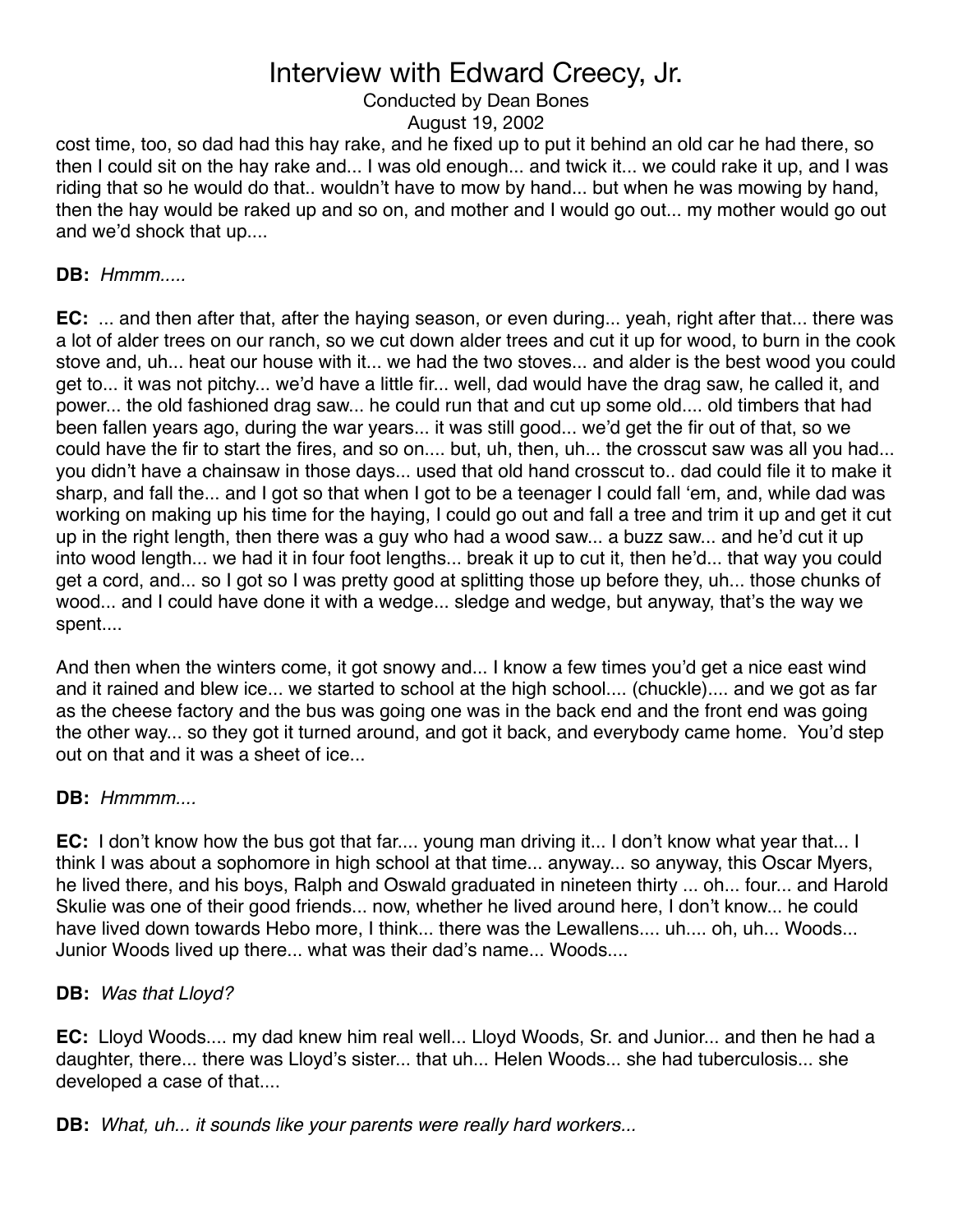Conducted by Dean Bones August 19, 2002

## **EC:** They had....

**DB:** *What do you think was the best advice that your dad and your mom ever gave you? Or was it just by example, or lessons you learned from them?*

**EC:** It came by their example, and I think... there was a... people that were around you in my... that I knew and maybe associated with, and my parents associated with, which would be like the Woodses... Lloyd Woods... or the Kellows, or name those people... whether it would be the... up... up and down the river... of Blaine here... they were honest people... in other words, if you owed somebody a debt, you paid your debt... you worked for them to pay it, uh... you didn't try to skin ʻem out of their money... if you did, you got named, and people knew these guys... a kid that would... if you wanted to be a horse trader, they... they knew who you were, if you... would say... course, that was a game, if you could trade a horse and get someone, uh.... a horse that wouldn't be worked too well, you could trade it to him and con him into it, you were doing a pretty good job... that was a... you know, like a game in those days, ʻcause horses were important as laborers... they pulled the wagons and the plows and the... so on... and it was the... it goes way, way back... but, if you owed anybody money, you were honest is the way... I, I just grew up that way, and I think my dad was the same way... if he owed... his... his money was his main... he felt was right... I'm trying to think of what to say here... the word I'm trying to say here... you know what I'm trying to say... if your credit rating...

## **DB:** *Right..*.

**EC:** ... if you have a good credit rating, you're... people know it, and you're highly respected in the community... and if you tend to finagle and have a little sticky fingers, people don't like much of you.... and that's why I say today... today, I guess being of the old time background like that, and that's the way I felt and I taught my children the same way, and they are the... they seem to do the same... like Darleen, and like... well, like Bob Cole and Bob's dad... the same way... he was of the old timers... I'll tell you, if he owed somebody, he made sure he paid him back.... my dad and them, they got along great... they were the... they talked the same language, and Bob does, too, and that's why I like him as a son-in-law, really... we get along great... but, uh... really that's basically... and these people today that... that live... and they can't make a earning for themselves, and they go out there and it's too darn easy to go get it from the... down from the federal government... I know it's great... some of those people need it... I'm not downgrading... that's a great help... but some of them that just stay on it year after year, and the school feeds them and so on.... blah....

**DB:** So, let's talk about you... what, what occupations have you had throughout your life, or accomplishments that you've had?

**EC:** Well, let's see... I worked for my dad... on the ran... dad and on the ranch and we worked together, and then they helped me... after I got out of high school... I did.. they did provide for a musical lessons for my sister and I... she learned to play the piano and they got me a saxophone, and I learned to play the saxophone and enjoyed that... and, played it at Nestucca High School... played it there... and FFA, I was in that... involved in that... Bob Stultz was always the president... he was the... and we won the state championship on Parliamentary procedure... the two of us, there... and they'd have the big banquets... fathers and daughters or son... or big banquets for the parents... and I'd always play the saxophone for them... the tunes... the poor people had to listen to that... but...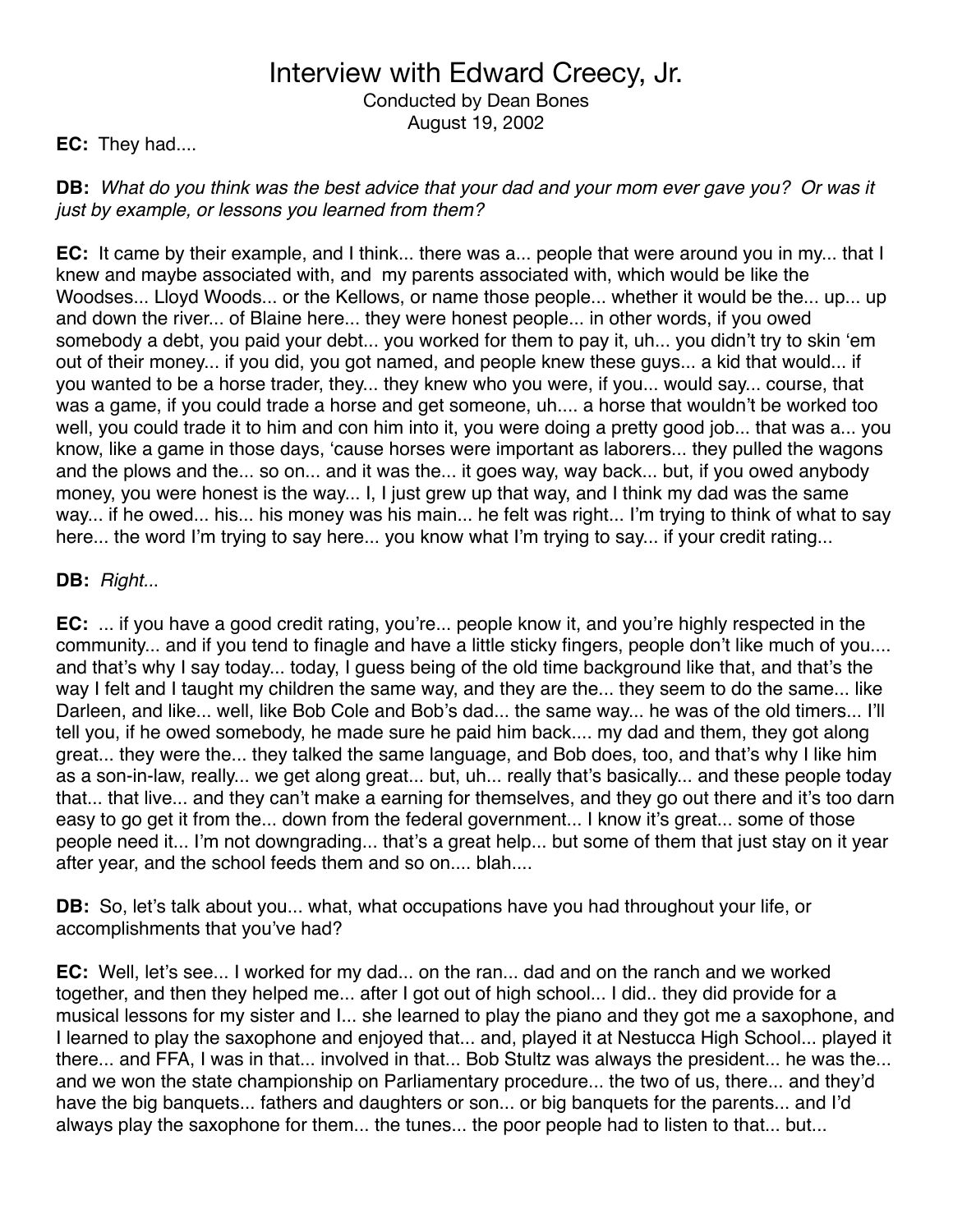Conducted by Dean Bones August 19, 2002

**DB:** Do you still play?

**EC:** Oh... I gave my saxophone to Travis... or... Darleen... she used it... was it Darleen.... or... yeah, I think she did, then Travis took it, anyway... Darleen played, then Travis... so he could have it in high school, and then I... anyway... so after I went to college... I thought I'd have one year of chemistry and I was going to be in pharmacy work, I thought I'd like that... well, I didn't have enough chemistry... and I went to Oregon State, and I could see chemistry... I had a heck of a time working that, and I managed to... I was in a five hour course, and I dropped back to a three hour, and I managed to get a "D" out of it, and I was lucky to do that, I said... work my tail off, but I managed to get about... hardly got a... I think I had a two point average... it was terrible, so I tran... I dropped that, and I went into general... where you could take a general...

I wasn't sure what I wanted to be... I could see I wasn't going to make a pharmacist there... I didn't have enough science background, ʻcause I only got one year there at Nestucca... but, uh... and I didn't enough higher... I did get a little bit of algebra, there, I think... very little... so we didn't have enough background that the students would need that came out of Portland and these other areas... anyway, so I had general education and I messed around with that... I just... and, actually I wasn't... I was only seventeen when I went into.... graduated out of high school and got into college when I was eighteen... I always figured I should have been a year or two older... but... so, after spending that second term at Oregon State... it was.. I was averaging... getting a "C" average, but boy, I don't know... the parents and I decided.... well, it's cheaper... I could go to Monmouth... Oregon... Monmouth school.... in 19... see, that was ʻ39... so anyway...

*(Ed and Dean take a break, who knows what we were were talking about for the next minute or two! db)*

*DB: I love to do sign language...*

*EC: There*'*s a good CD out... rom out there, I think on that that helps...*

*DB: Oooh...*

*EC: I know... or she brought, maybe... her dau... her mother... see, her mother has forgotten so darn much of it... way back when she... her mother was a child, her da... her mother*'*s dad had a sister that... he could very well, and so, anyway, Kim*'*s the mother of this granddaughter... she had to pick it up as a child from her dad* ʻ*cause around there was some people that had the... that*'*s all they learned was sign language, so she picked... she*'*s real good at it... as a kid...*

*DB: Maybe Alora will come... will learn some this year... so, you were telling about your, uh... occupations you*'*ve had, or accomplishments...*

**EC:** Mostly occupations... (laughing)... well, after college, I was at Monmouth, and, well... so I stayed... I was there for... what years were... now... I have to stop and think... uh... ʻ39... ʻ40.... ʻ39 and ʻ40, and... I don't know... going to school, I was getting kinda' tired... seemed like college, and I, uh... they didn't have band... I did play in the band there at Oregon State... but they didn't have any band.... music... so I couldn't use my saxophone, but... anyway, then I'd come out of the... out of coll... I did spend one summer session there... I had to make up some basic, because I transferred from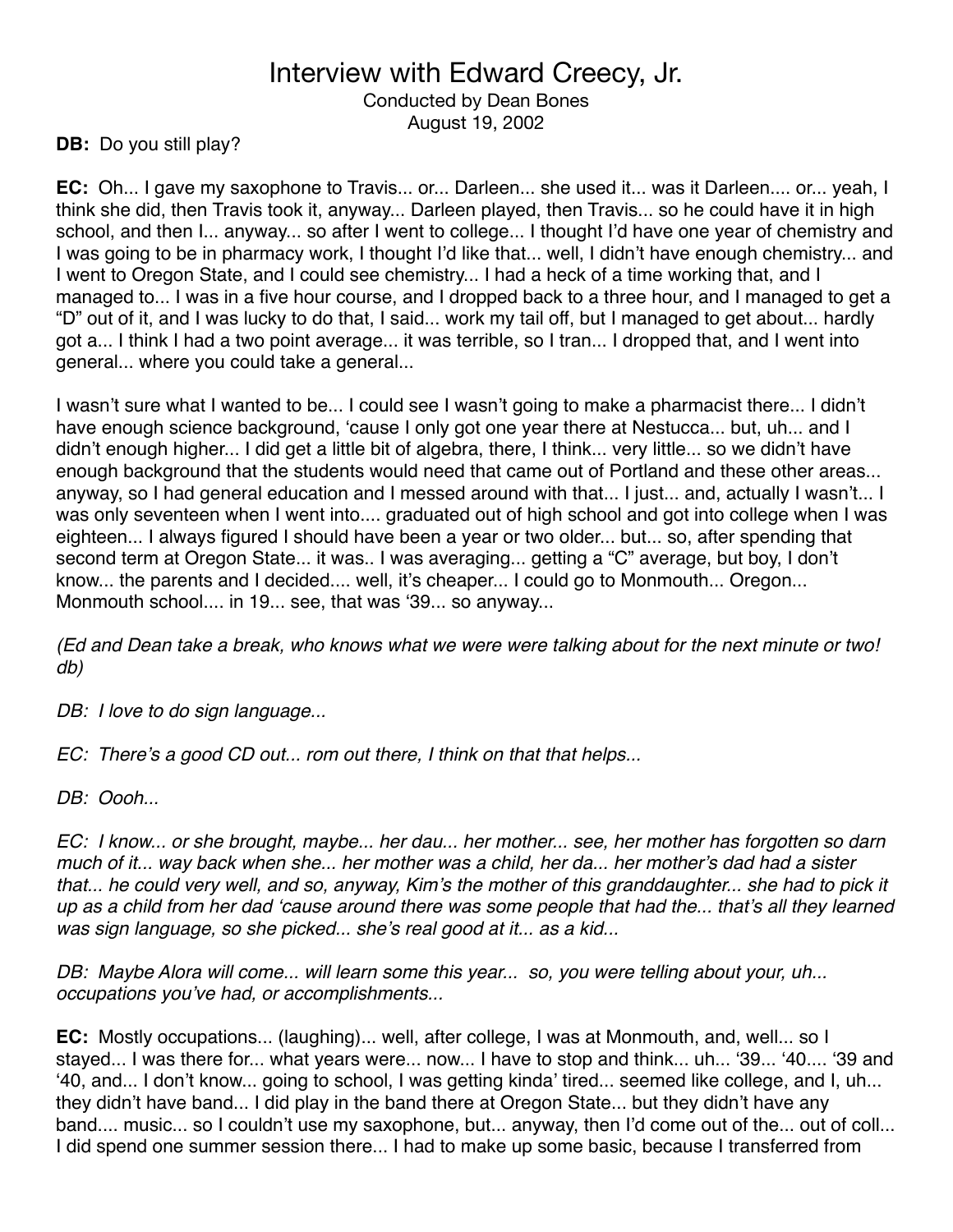## Conducted by Dean Bones

August 19, 2002

Oregon State, then they wouldn't accept the coll... some of those cre.... a lot of those credits, so I was going back and making up credits... and one summer... so, in, uh... ʻ40 was when I did that, uh... then in ʻ41 came and that's when over the hill by October... Uncle... we had to worry about war years... and the guys... a lot of the guys joined the Nation... the, uh... the National Guard, or something there, and I stayed away from that...

Oh... so, after that... in that year, I came home and was working in was working in a sawmill area... or... no, it wasn't either... I came home there and I applied for a chance... well, I had worked in sawmills in the woo.... summertime... one summer... I can't remember... I'm kinda' mixing up here... I've forgotten myself! But anyway, I got a chance then, in the summer of ʻ41 to, uh.... they were taking people who could learn how to become sheet metal workers up there towards Oregon City... I applied for a deal on that... I'd gone into Tillamook, there, and applied on that... I guess that's where... and they accepted me... so, then, it was out of Oregon City... so, there... I, uh... went and got me a job I could do for... I was first aid... I had that classes... I could do my first aid, and qualified on that from school... and, so I got a job in the Oregon City Hospital... had board and room, there, and cleaning up the surgery rooms.... I'd go in there and medically keep ʻem spic and spa... clean... then I could go up there and do my training at the... the sheet metal school...

### **DB:** *Hmmm...*

**EC:** ... and, uh... so, was there... that was in the... July and August, I believe it was... nice and hot... and I'd run backup ambulance... this one guy ran the ambulance... couple of times, we had the... I was glad knew first aid... pick up a big guy... there was a couple of people that got kill.... in a car wreck, you know, and injured and stopping flow of blood and first aid... you could get the pressure points, and hold it down and let it go and let it.... and of course the doggone kid driving the ambulance... it was a good thing I had my patients strapped down... he hit a overpass, and here I was.... darn near hit the, uh... I know... this poor guy was groaning back there, and they bounced him... I hollered at the guy driving... what he was doing, but, anyway... didn't really cause any problem... he had a slight concussion, too, so I knew that... but, anyway, we, uh... I enjoyed that... it was hot and so on... and scrubbin' those darn... surgical rooms... big operating rooms down... I had to... Ha! I was really working on that and being clean, and the nurses gave me a bad time, make sure I kept everything spic and... spotless clean...

But then came an order... they wanted us in Boeing Aircraft in Seattle... one... there was... the order came in for either California... Lockheed, or going up to Boeing... some of the guys did go to Lockheed, I think... I got... I went to Boeing... so then I... they closed.... I went down home and I... I had, uh... my dad had got ahold of a pretty good two... one seated coupe... Plymouth... that had been overhauled... so I could have transportation.... I got a pretty good deal on that... and, uh... so I took that, and there was another kid there that I... that was taking this same class... we both went to together to Seattle, and I drove up there to Seattle... well, that was a... this car I've got... this ʻ36 Plymouth was not in good repair... I should have broke it in... the motor was too tight, and that long trip... and caused a valve problem... but anyway, we stayed all night... it was all right, the car was, but we stayed in a motel... a hotel...

And then we had to go down to Boeing Aircraft there in plant two there in Seattle... the old... where they were B-17's... and get ourselves lined up, and they got us in and all the tools we needed, and we had to find a place to stay, so we found over in west Seattle... oh, private property... this woman was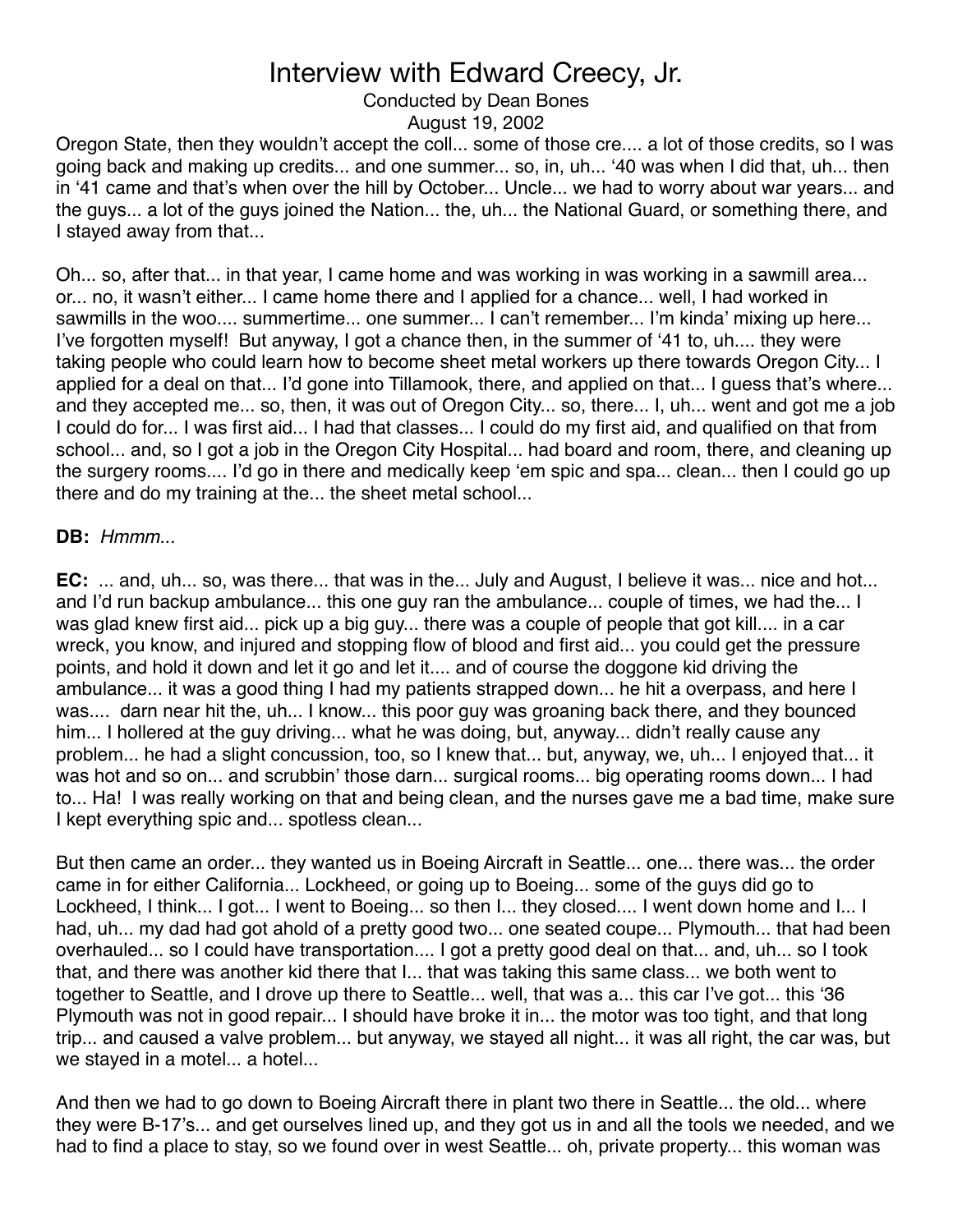Conducted by Dean Bones

August 19, 2002

renting out rooms for to stay, and we'd get a meal there, but we didn't have anything... meals on the weekend... or Sundays... so, uh... and I guess she'd pack us a lunch... so we rented that... went and... went down and bought our tools and checked in at Boeing Aircraft and they put us to work, and I was working... very expens.... (laughing)... idiot job... standing there with a drill and drilling ho... it was framework... I think it went someplace in the fuselage... I knew that... we had to drill holes in that and put them in a pattern... drill holes and put ʻem... all day long... but we got paid for it, and pretty good money at that time... dollar... I don't know... we was making a dollar twenty-five and hour, or a dollar thirty-five an hour, and... so, finally, anyway I was staying at that place... we was working, then came... the December came around, and we had the week... that off, this other kid and I... we didn't have to work until... was Sunday... so, we didn't have to work on Sundays then... so, we went down... got to go to a show... ʻcause we get to a night shows there...

That's when Uncle Sam... December 7th... that's when the war hit, and we didn't know anything about it... right there, then, on the screen they began to call all these guys off of the... that were back there aroun... there's a lot of anti-aircraft and a lot of army... and people around Seattle at that time, and they were calling them to report to duty immediately, so when we got out, we picked.... I got a... picked up a paper and kept it about Pearl Harbor....

### **DB:** *Hmmmm....*

**EC:** ...so we had to register and then... then that woman wasn't too happy with having young men in there... we were coming and going at odd hours... (laughing)... so, anyway... I looked around and I found another place to live that took, uh... men in... they had an upstairs and downstairs and they fed them and pretty reasonable... I wished I remembered... it wasn't... board and room a month was a hundred... less then a hundred dollars or something like that... I know.... and I don't know... think she did the laundry or we... I can't remember... sending it out, maybe... anyway, that was over on the... where the University of Washington was located in Seattle... was right close to it.... and there... so I stayed there during the... uh, registered and course working for Boeing they gave me a deferment because I was working in the army... uh, aircraft flat... and all of ʻ42... well, that car I had, I got back to... had to have a valve fixed up and I got it back and we traded it off...

My dad found another car that was a ʻ39 Chevrolet that worked much better... I kept that and drove it... it was a two... four door, and of course the gas rationing came on and all that and you didn't drive... we got enough... I had enough gas to get back and forth to Boeing Aircraft... where I lived, down to Boeing and back run me about thirty-some... thirty-five miles a complete.. .round trip... er... ya... uh... anyway, so I stayed there at Boeing Aircraft until the... all of ʻ42... they moved me out of that.. I got moved out of the place that I was first working and I went to the Boeing B-17s and I was putting the tail... gunner's section on the tail section on a B-17... bolting those on... and putting stuff around... and getting them all bolted in... fastened in... and then I'd go up and put armor plating on the pilot and co-pilot's seat... and the idiot that decided to make the holes for the armor plating did not match the holes that they came... that the idiot had put on the seat... of the aluminum seat that pilot and co-pilot sat in... they were way off... ʻcause they had to have rubber grommets and stuff to balance in there... and so I'd have to get a drill and ream the hole out to put it in, and...

And, anyway.. so what happened... I got drafted, then, in the... I, uh... Uncle Sam wanted me... so I spent Christmas at home and the first of the year I reported to Fort Lewis up here... then I went down and did my basic training... and so on... I got to do some armament training over in, uh, Denver,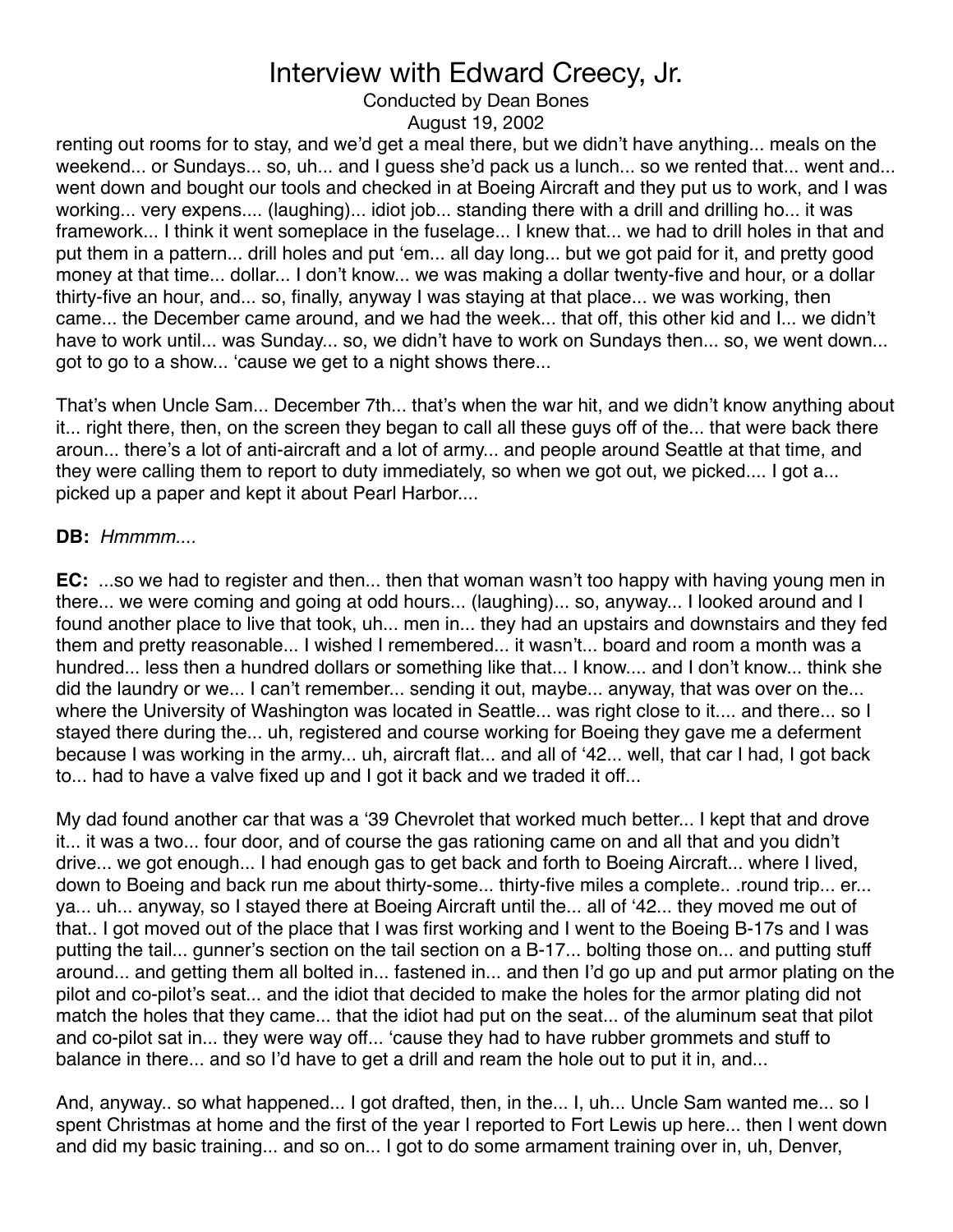Conducted by Dean Bones

August 19, 2002

Colorado... Buckley Field... we trained there... and I learned how to put machine guns together and how to... what the fuses were like in bombs... and what it'd be... what a twenty millimeter cannon looked like... one pounders and all that... I was getting ready to fight a war, I guess... anyway, they took me out of that... I managed to get on furlough home from there, and they wanted me... then I ended up at Salt Lake City during the summer time for overseas replacement... and I had about twenty-five, thirty pound packs they'd run us up and toward... twenty mile... twenty-five, thirty mile hikes, you know... and that was good exercise... course when I got to Denver, it was in February... middle of February and I was at California and it was nice... seventy degree temperature... got over there in Denver, Colorado... a mile high... .and while we were there, uh... one... it was cold, and they had a blizzard one time... we were supposed to do squads left and right out there after our training or so on, and they didn't... they had squads left and right, and I don't know what this lieutenant was trying to do and the first sergeant... you couldn't... you couldn't see... it was a blizzard... you couldn't see your hand, hardly, in front of your face... everybody got lost... we all ended up back at our barracks...

### **DB:** *(chuckling)...*

**EC:** ... (laughing)... I don't know the sergeant... the heck with him! Anyway, so we.. then from Denver, we went back to Salt Lake City, and I liked it there real well.. all that high altitude, I really enjoyed it, and the Wasatch Mountains at Denv... or, Salt Lake... and, we stayed there and then in, uh.. when was it... September... they decided they'd send us... they put us on a train, and they sent me clear to... where was it... oh, we went back to Fort.... Camp... back to New York state for shipping out to go overseas... that's what they did... I can't... Kilmer, I believe it was, or Fort Dix... I guess it was Camp... Fort Dix was is where they sent us... so we spent a few days there, and I did get a chance to see New York, but it was in August... not September, it was August when we were there... humid and hot and sticky, and.... it was... eighty degree temperature day and night... I hated it...

So we... anyway, by the last of September they finally put us on a boat... got us up at midnight, or we had to get on a train... all dark, and... put us on the ferry... the Staten Island Ferry (laughing) I called it, but it was a... anyway, they brought us out to ... got on this boat that was going to take us overseas, and so that was the second part of September we shipped out... they wouldn't let us be on deck because the Germans or somebody might spy... might see us so we had to go down... there were about... what was it... four holds or five holds down, and we were supposed to go down and down.... they were loading us, and finally I got down about... this guy and I got down and we could smell what was below us... looked like some guys had been sick... I don't know... been on earlier... so we stopped about the second or third and put our barracks bags... sat down there and waited... and, finally ended up and carried everything that was... once we carried it up, we spent most of all that cruise.. the nice cruise that Uncle Sam provided us...

We took the southern route... we got to see the Canary Islands... by then the sun was nice, you know, and sunny.... we slept right up on the top deck on top of a steel hatch, and we'd get hot, or so on... it did rain once or twice, but we had pup tents... canvas... so we could keep ourselves dry, or we ran down a flight of stairs, so to speak... that's not what you call 'em on a boat... and stayed there... it was only a just a light shower... and got a good tan while we was up there, and uh.... so, anyway.... we got... I got to see a beautiful sight going in... as we came into the... North Africa was where we were heading.... ha!.... and here's all those lights and stuff and flashing and all the boats going in and all the signaling ... we right in by the Straits of Gibraltar.... the Strait of Gibraltar... and right up the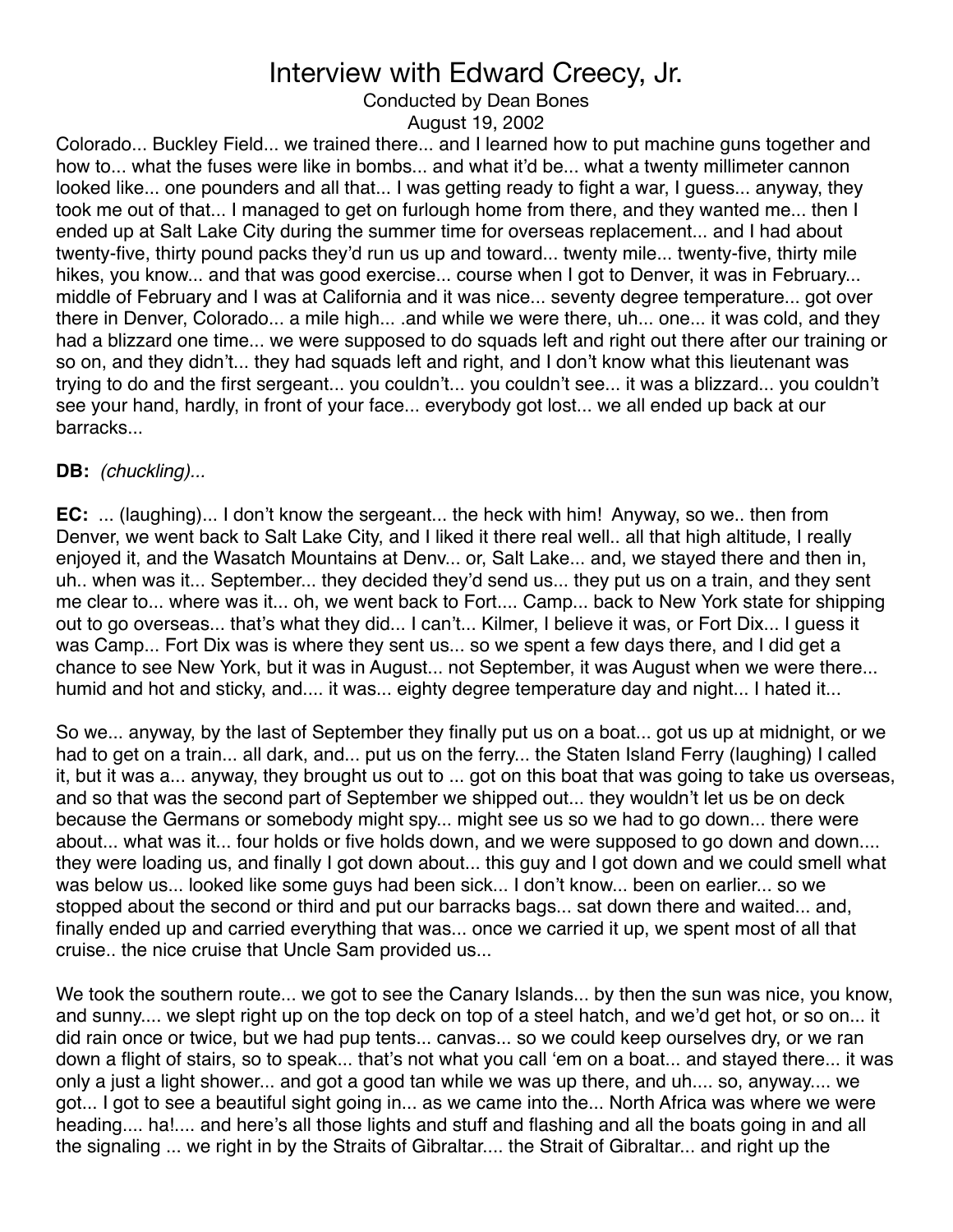# Conducted by Dean Bones

August 19, 2002

Mediterranean... right... and got there early in the morning... it was about six o'clock in the morning, when we went through, finally... all ... how many hours it took us there.... and the Mediterranean was just like a beautiful lake... beautiful blue... swimmin' ahead of us was a nice big whale, leading us in...

### **DB:** *Hmmmm....*

**EC:** It wasn't a submarine.... and they took us on up to Iran, and we stayed there for, oh about two or three weeks before... then I joined an outfit that was B-17s again.... and these B-17s, they would come out of England and train... they were the first group that ever pulled a daylight mission out of... over France, and the British said you couldn't pull daylight missions, you'd be shot to... but the B-17s taught the Germans that you could... they can't mess around with them like you did the British, ʻcause they had the ball turret and they had the stinger in the tail with the two-fifties that went out there that the tail gunner was in, and they had this ball top turret, and... of course, the dead spot on the British was, uh... they'd come in on the tail end... there wasn't anybody back there... they couldn't take care of ʻem... they tried that with the B-17, it was like shooting... the tail gunner... was like shooting ducks in the county fair... he sat in the lake... he had a ball, for a while... they learned to stay away from him...

But, anyway, I joined them, and they were there in North Africa before I ever got there, right after... well, there was still war going on around, uh... Ital... Cape Bonn had not... had just been cleared before they moved back... there were in an area called Bisker (?)... right outside of the... at the end of the Sahara Desert over there, and... when I joined these guys, they were... had been overseas for quite a few months and they were riding around... guess what? They got chances... went over to where the Germans had left... Cape Bonn, around... they were not too far away... they picked up these German jeeps that they'd left... the Germans left... and they put ʻem together, and they were... they run great on 100 octane gasoline they had around there... so, those guys were running around on motorcycles or German jeeps and stuff... they were havin' a ball... and every once in a while, though, we'd have to go out and sleep outside of our... there'd be an airplane come over... call him Photo Joe.. takin' pictures... and, thought they might... we thought we might get bombed, but we never did get bombed there, but I guess some of the other guy... groups that were all around there... B-17s... other than the one I was in... there were three or four different groups... squadrons there... they did get bombed, I think, they said... but anyway, you'd hear of Axis Sally... we could listen to her at night on the radios from the... we'd get in the airplanes and we could turn them on and listen to the radio... they have there.... hear Axis Sally tell us all about who they'd shot up and what they'd done... the German propaganda machine... well, we left there, and, uh... we had Thanksgiving and they took us out of there and they moved us over Italy...

## **DB:** *Hmmmm...*

**EC:** .... and went from Italy... we were in Italy the rest of the war... we landed in one spot, they moved us out... they... was on the plains of the southern part... of where they had the big German and Italian airport... around Foggia... and that's where we finally stayed there until the war was over, and I stayed over there... so, when I... I, uh... didn't have enough points... I left there in August of ʻ45...

I landed back in the United States September 2nd, the day I'd left two years... in ʻ45 I'd left... er, I mean in 40... was it.. ya, ʻ43 it'd be... ʻ42, it'd be ʻ43... I'd left New York and got back two years later... so, anyway, then I.. and I'll tell you, to be away from the United States, it was rather a shock... the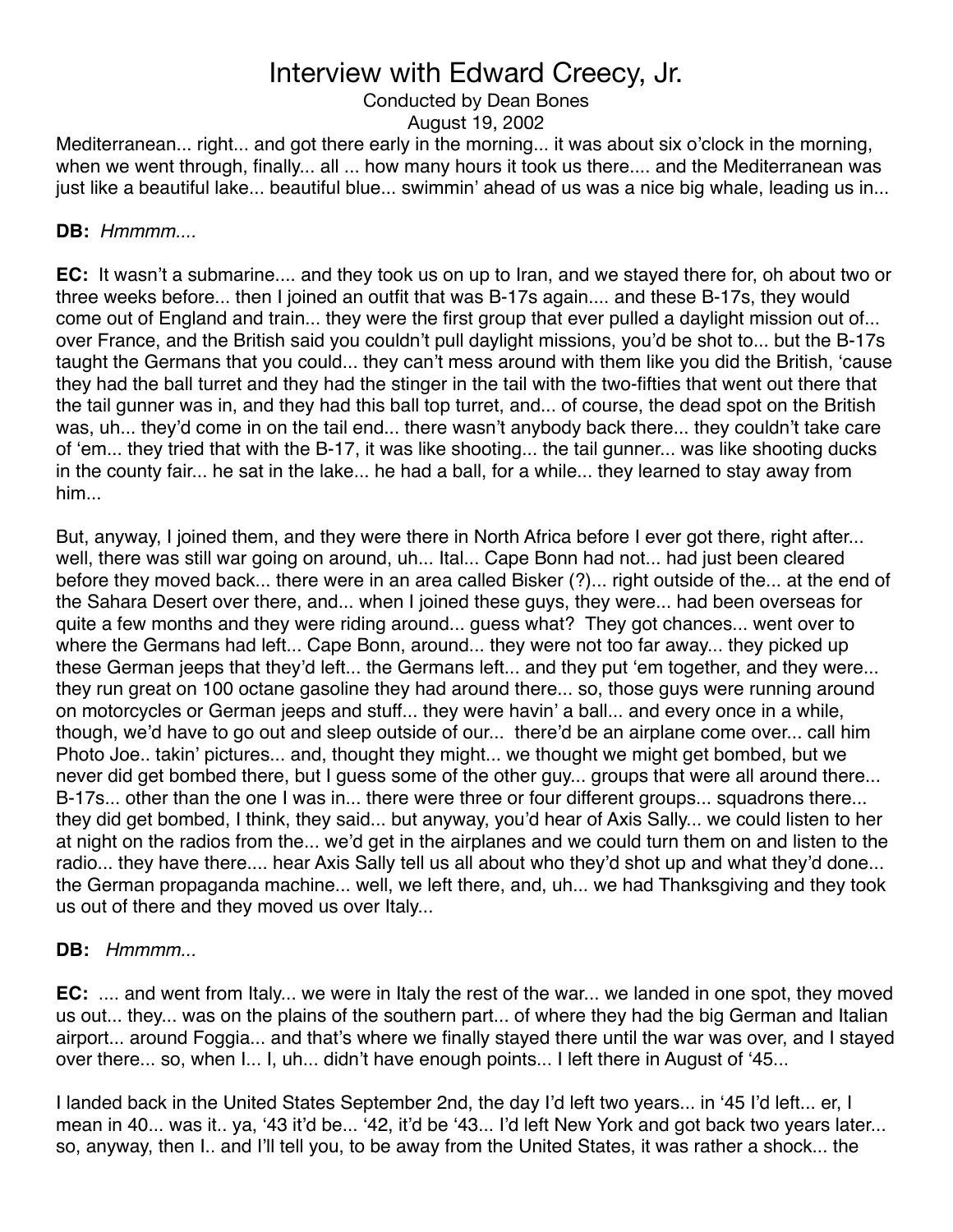Conducted by Dean Bones August 19, 2002

thing.... to come back to a country that was your home country and it was... things had changed... you hadn't, really... you wanted things to be what they were when you left, or... I mean, you imagined it... you didn't know what, but when you came back, it was different... singing commercials....

**DB:** *Ooohhh...*

**EC:** It was the weirdest thing I ever heard...

**DB:** *(chuckle)...*

**EC:** ... and the music... we heard a lot... of course, the music was still Benny Goodman, Glenn Miller... that was still going... there might be some others... but the singing commercials on the radio was so.. and the way they carried ʻem, it was much strange on the radio... music, and the advertising, and you really had to become adjusted... well, they... we took us in... and then I had... I stayed there in New York at Camp Dix, and then they flew us... no, it was Camp Kilmer, excuse me... and then they.. finally after about three or four days they, uh... there they got it straightened out and then they flew us clear across the.. I landed here... I was supposed to land in the... in... here in Salt... in Seattle, but it was fogged in so bad, they took us on up to Peyton Field, and landed there, and then they bussed us back to Fort Lewis... so we spent... time we got on the plane... all day... we didn't... and... got us up early in the morning... we had to wait to leave New York, and that's when, if you look back, there was a airplane that flew into one of the big... was the.. what was the name of the... Empire State Building... oh, fiftieth floor or someth... an airplane hit it... flew in there... you'll find that in one of the Life Magazine pictures... it happened just about the time we... it happened before I took off... we heard about it... I think we could see the black from the plane...

But we had to wait around because the fog was so bad, and they took us off... took off and went... and we had to land to get refueled... we had a DC-3, like the paratroopers would go in, and bucket seats, like the paratroopers would sit on, not canvas... anyway, we landed here in Peyton Field, they trucked us back... it must have been a good... almost twenty-four hours... seemed like we'd been up... no sleep... I slept some, there... and on the way... then they began to process us... put us to... I guess they fed, let us take a... go to sleep, but anyway... then they started processing us in a way... and we some... two or three days before we got... then I finally got discharged about eleven o'clock at night and had to catch a ride... I had a friend that picked me up and we went home... oh, it was kinda' interesting... then after that I had spent that much time away from my education, so what'd I do? I managed to get a job working in a sawmill... they had an alder mill here in... in, uh... Beaver, I believe it was...

**DB:** *Oh, really.....*

**EC:** ... a little alder mill around here some... anyway, and I worked at that, and made money, then I went back to Monmouth and went... got my... become a teacher...

**DB:** *Hmmmm...*

**EC:** I went into the field of education, and I got my bachelor's, and a little bit more, and I was teaching at Estacada... I made a big sum of \$2780 a year... fantastic.... and bought a little house up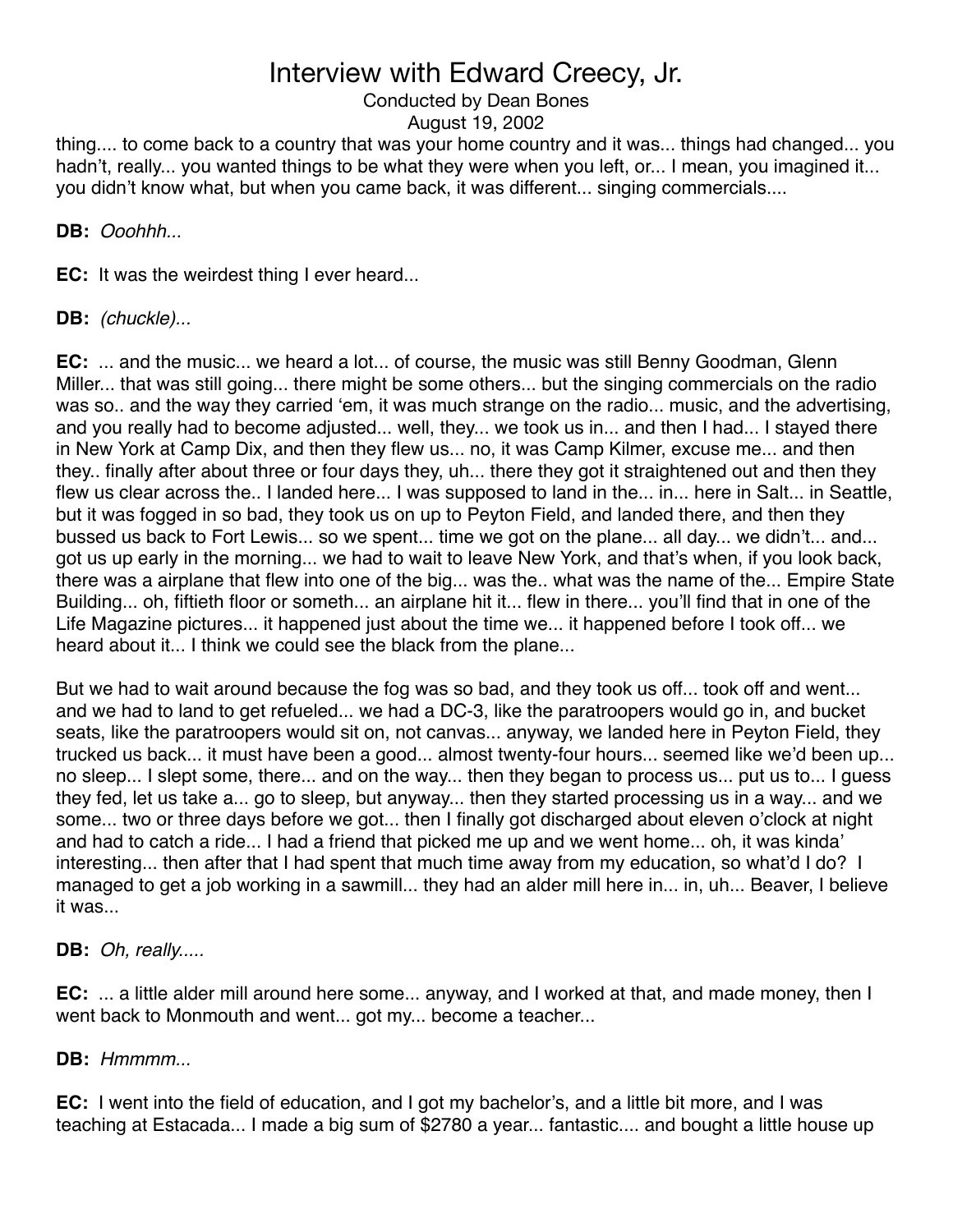Conducted by Dean Bones

August 19, 2002

there... well, I got married, and bought a little house, and that's when I... Marg... Darleen's mother had her husband, and I think... he was killed in the war... I don't know what really happened... see, maybe.... or, maybe he was... seemed like... no, not... like he went south for some reason... trying to get a job... whether he went... he didn't get to go overseas... he was in... that cavalry area around the Salem area, and then they went up to... he was up there in, uh.... Vanport area, and they lived there, and they... I guess he... that was after the war.... so, anyway, I think he was trying to get a job, and he wasn't working, and he ended up leaving her stranded... anyway, so, anyway I looked Marge's... er, Darleen's mother up, found... ʻcause we went to college together at Monmouth for a while, and we got married later... there was Bryan... and so I adopted Bryan and Darleen... that's so... that's why she calls me dad... but, anyway... then, Andrea, my other daughter was born up there, and uh... so I sold a little piece of property that I had up there and went to Tillamook...

Ward Hammersly was the superintendent of schools there, then, he was an old army man, and he was hiring army men around there... good GI's made good teachers... so I was elementary school, and they had so many... I was going to be with another... they had this one principal, and they had a principal of a middle school... junior high, they called it then... and they had the... also the elementary was part of that... he was over both of 'em, and he wanted me to take over that... but, I don't know.. he wasn't too eager to do it... well, they put me first with another elementary principal, then they moved me over there, because we were sittin' on the stage... everything was so crowded in those days... I had thirty-two, thirty-three students and on a stage of a... of the school...

**DB:** *Which school?*

**EC:** I was there in Tillamook...

**DB:** *Which... which...*

**EC:** At Wilson... Wilson Elementary... on a stage... and we were wall... we had... if a fire marshal had come in there, I'd don't know how we'd have got out, because we had tables to sit at... some of the students could go this way... I don't know... I guess that's the only way... but, I... if I was the teacher, we could go on this way, the other students could go on out the door and go on down the hall... we had to work fire drill that way... but really, it was a mess... ʻcause you got into the stage... you could have jumped off the stage, broke a leg... a kid in an emergency... there were steps to go down... anyway... then you could go on outdoors... so I was there for... and then I moved over to Liberty... and, I didn't get along too good, I guess, so I went back and the superintendent said well, we needed that principal to become more of a principal and I could take over a lot of the duties of the sixth grade and do the PE work and so on... which I was doing there for him, and he could be... he would come... he liked to do PE, so we traded off... so he wanted to do his PE work and I took some class he had with the fifth grade and let the fifth grade teacher become uh... librarian for that half day....

### **DB:** *Hmmmm...*.

**EC:** So I was teaching fifth grade and the... and sixth grade, ʻtil it come to the PE time, then he took all the PE... and it was nice... I worked there for quite a number of years... then I moved into the junior high... taught seventh graders there... which I was under another principal... he was a good man, too... and worked there at the junior high for a number of years, ʻtil I thought... gosh, I'd been there fourteen years, I think, fifteen years at Tillamook... and decided to go to.. I applied for... I wanted to